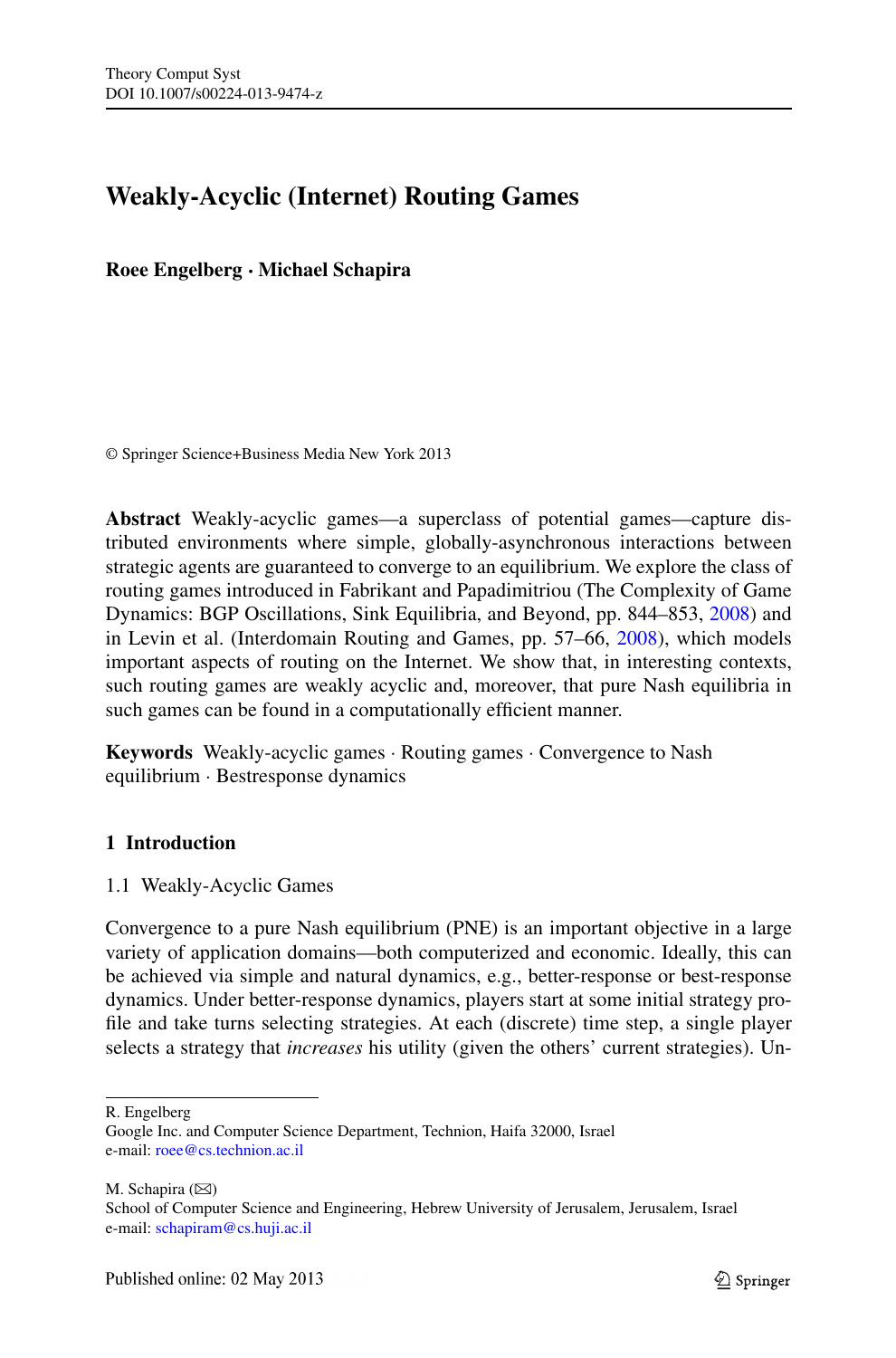der best-response dynamics, at every time step the "active" player chooses a strategy that *maximizes* his utility. Better-response and best-response dynamics are simple, low-cost behaviors to build into distributed systems, as evidenced by today's protocol for routing on the Internet [[5,](#page-20-0) [15\]](#page-21-0).

Convergence of better-/best-response dynamics to PNE is the subject of much research in game theory. Clearly, a *necessary* condition for better-/best-response dynamics to converge to a PNE regardless of the initial state is that, for every such state, there exist *some* better-/best-response improvement path to a PNE, i.e., a se-quence of players' better-/best-response strategies which lead to a PNE.<sup>[1](#page-1-0)</sup> Games for which this holds (e.g., potential games [[20\]](#page-21-1)) are called "*weakly acyclic*" [[18,](#page-21-2) [24\]](#page-21-3). Weak acyclicity has also been shown to imply that simple dynamics (e.g., *randomized* better-/best-response dynamics, no-regret dynamics) are guaranteed to reach a PNE [\[16,](#page-21-4) [18](#page-21-2), [24](#page-21-3)]. Thus, weak acyclicity captures distributed environments where a PNE can be reached via simple, globally-asynchronous interactions between strategic agents, regardless of the starting state of the system.

While the class of potential games—a subclass of weakly-acyclic games—is the subject of extensive research, relatively little attention has been given to the much broader class of weakly-acyclic games (see, e.g., [\[4](#page-20-1), [16](#page-21-4)]). As a result, very few concrete examples of weakly-acyclic games that do not fall in the category of potential games are known. One famous result along these lines is that of Milchtaich [[18\]](#page-21-2). Reference [[18\]](#page-21-2) studies Rosenthal's congestion games [\[22](#page-21-5)] and proves that, in interesting cases where the payoff functions (utilities) are player-specific, such games are weakly acyclic (but not necessarily potential games).

Our focus in this work is on another extensively studied environment: routing on the Internet. We show that weak acyclicity is important for analyzing such environments. Our work, alongside its implication for Internet routing, provides concrete examples of weakly acyclic games that lie beyond the space of potential games, as well as technical insights into the structure of such games.

#### 1.2 (Internet) Routing Games

The Border Gateway Protocol (BGP) establishes routes between the smaller, independently administered, often competing networks that make up the Internet. Hence, BGP can be regarded as the glue that holds today's Internet together. Over the past decade there has been extensive research on the computational and strategic facets of routing with BGP. Recent advances along these lines were obtained via gametheoretic analyses (see, e.g., [[5,](#page-20-0) [11,](#page-21-6) [15](#page-21-0), [21](#page-21-7)]), which rely on the simple, yet important, observation that BGP can be regarded as best-response dynamics in a specific class of routing games [\[5](#page-20-0), [15](#page-21-0)]. We now provide an intuitive exposition of the class of routing games in [\[5](#page-20-0), [15](#page-21-0)]. We refer the reader to Sect. [2](#page-4-0) for a formal presentation.

<span id="page-1-0"></span>In the game-theoretic framework of  $[5, 15]$  $[5, 15]$  $[5, 15]$  $[5, 15]$ , the players are source nodes residing on a network graph, which aim to send traffic to a unique destination in the network. Each source node has a (private) ranking of all simple (loop-free) routes between

<sup>&</sup>lt;sup>1</sup>Observe that this is equivalent to requiring that the game has no "non-trivial" sink equilibria [\[5](#page-20-0), [10\]](#page-21-8) under better-response dynamics (i.e., that it has no sink equilibrium of size greater than 1).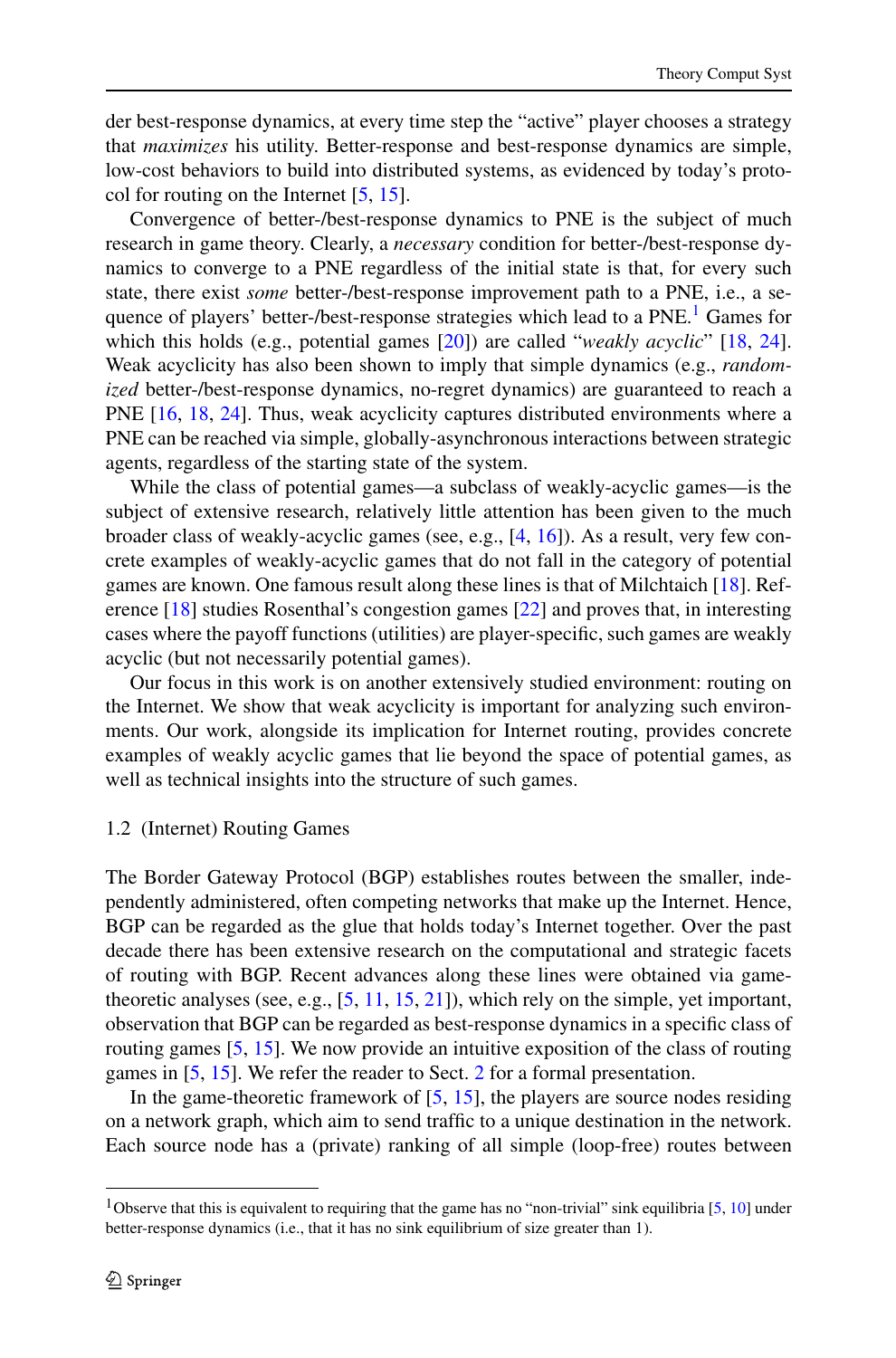itself and the destination. We stress that, in practice, different source nodes can have very different, often conflicting, rankings of routes, reflecting, e.g., local business interests [[9\]](#page-20-2) (in particular, source nodes do not always prefer shorter routes to longer ones). Every source node's strategy space is the set of its neighboring nodes in the network; a choice of strategy represents a choice of a single neighbor to forward traffic to. Observe that every combination of source nodes' strategies thus captures how traffic is forwarded (hop-by-hop) towards the destination. A source node's utility from every such combination of strategies reflects how highly it ranks its induced route to the destination.

Fabrikant and Papadimitriou [\[5](#page-20-0)] and, independently, Levin et al. [[15](#page-21-0)], observed that BGP can be regarded as best-response dynamics in this class of routing games and that PNEs in such games translate to the notion of stable routing states, which has been extensively studied in communication networks literature. These observations laid the foundations for recent results regarding the dynamics and incentive compati-bility of routing on the Internet (see [[11,](#page-21-6) [13,](#page-21-9) [21\]](#page-21-7)).

1.3 Our Contributions: Weakly-Acyclic Routing Games

We present two interesting subclasses of routing games—(1) routing games with "misbehaving" players and (2) backup routing games—which capture important aspects of routing on the Internet. Routing games with misbehaving players intuitively capture scenarios where all but a few players are "well behaved", and the remaining players behave in an arbitrary manner. Such erratic behavior can, for instance, be the consequence of router configuration errors. Backup routing games model the common practice of backup routing with BGP [[8\]](#page-20-3).

We prove that games in both these classes are weakly acyclic. Our results thus establish that, in these two contexts, a PNE is guaranteed to exist and can be reached via simple, globally-asynchronous interactions between strategic agents regardless of the initial state of the system. Moreover, we prove that not only is a PNE reachable from every initial state via a better-response improvement path, but that this path is "short" (of polynomial length). Hence, in these subclasses of routing games, a PNE can be found in a computationally-efficient manner; simply start at an arbitrary initial state and follow the short better-response improvement path—whose construction we give explicitly—until a PNE is reached.

*Routing Games with Misbehaving Players* To illustrate this subclass of games, consider the scenario that all source nodes but a single source node *m* have a "shortestpath ranking" of routes, i.e., they always prefer shorter routes to longer routes. Unlike the other source nodes, *m*'s ranking of routes need not necessarily be a shortest-path ranking and is not restricted in any way, e.g., *m* might even always prioritize longer routes over shorter routes. We aim to answer the following question: "Can *m*'s erratic behavior render the network unstable?".

We prove a surprising positive result: every routing game of the above form (i.e., with a single "misbehaving" source node) is weakly acyclic even under best-response (i.e., from every initial state there exists a best-response improvement path to a PNE). Hence, in particular, routing games where each player has a shortest-path ranking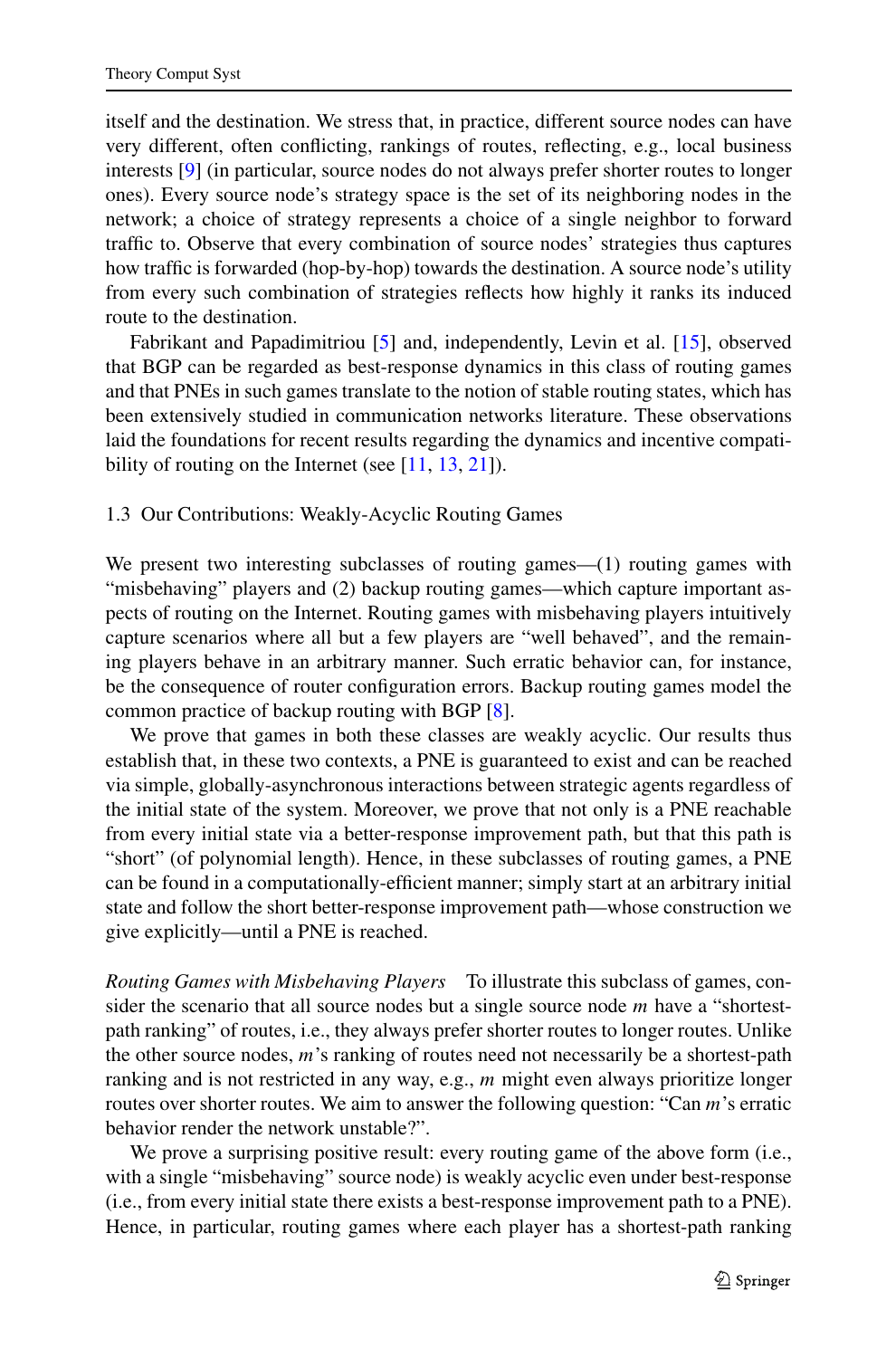are guaranteed to posses a PNE even in the presence of an arbitrary change in a single source node's behavior! We generalize this result to a broader class of routing policies. We point out that our work is one of few to explore the impact of "irrational" behavior in game-theoretic settings (see [\[2](#page-20-4), [3](#page-20-5), [12](#page-21-10)]).

*Backup Routing Games* In this subclass of routing games each edge in the network graph is either categorized as a "primary" edge or as a "backup" edge. A source node with multiple outgoing edges prefers forwarding traffic to neighboring nodes to which it is connected via primary edges over forwarding traffic to neighbors to which it is connected via backup edges. Such "backup relationships" are often established in practice to provide connectivity in the event of network failures via redundancy; the intent is that backup edges be used for carrying traffic only in case of failures in the primary edges [\[8](#page-20-3)]. We consider natural restrictions on source nodes' routing policies which capture this notion of "backup routing". We prove that the resulting routing games are weakly acyclic.

# 1.4 Related Work

*Weak Acyclicity* Weak acyclicity [[18,](#page-21-2) [24](#page-21-3)] has been addressed in a handful of other game-theoretic contexts, including games with "strategic complementarities" [\[7](#page-20-6), [14](#page-21-11)] (a supermodularity condition on lattice-structured strategy sets), and several kinds of succinct games [[19](#page-21-12)]. Milchtaich [\[18](#page-21-2)] studied Rosenthal's congestion games [\[22](#page-21-5)] with player-specific payoff functions and showed that this is a subclass of weakly-acyclic games. Marden et al. [\[17\]](#page-21-13) formulated the cooperative-control-theoretic consensus problem as a potential game (implying that it is weakly acyclic); they also defined and investigated a time-varying version of weak acyclicity. Weak acyclicity has been shown to imply that simple dynamics (e.g., randomized better-/best-response dynamics, no-regret dynamics) are guaranteed to reach a PNE in [\[16](#page-21-4), [18,](#page-21-2) [24\]](#page-21-3). Fabrikant et al. [[4\]](#page-20-1) explore the connection between weakly acyclic games and structural properties of their subgames. Reference [\[23](#page-21-14)] showed that integer-splittable weighted congestion games with convex increasing unit-cost functions are weakly acyclic. Recently, [\[1](#page-20-7)] presented a classification of weakly acyclic games.

*Internet Routing Games* Fabrikant and Papadimitriou [[5](#page-20-0)] and, independently, Levin et al. [\[15](#page-21-0)], observed that BGP can be regarded as best-response dynamics in a specific class of routing games and that PNEs in such games translate to the notion of stable routing states, which has been extensively studied in communication networks literature. These observations laid the foundations for recent results regarding the dynamics and incentive compatibility of routing on the Internet (see [\[11](#page-21-6), [13](#page-21-9), [21\]](#page-21-7)).

# 1.5 Organization

We present the class of weakly-acyclic games and the class of weakly-acyclic under best-response games in Sect. [2](#page-4-0), where we also present the class of routing games of [\[5](#page-20-0), [15](#page-21-0)]. In Sect. [3,](#page-5-0) we illustrate the type of results we obtain via two simple families of weakly-acyclic routing games. We present our results for routing games with misbehaving players, and for backup-routing games, in Sects. [4](#page-8-0) and [5,](#page-12-0) respectively. We conclude in Sect. [6](#page-20-8).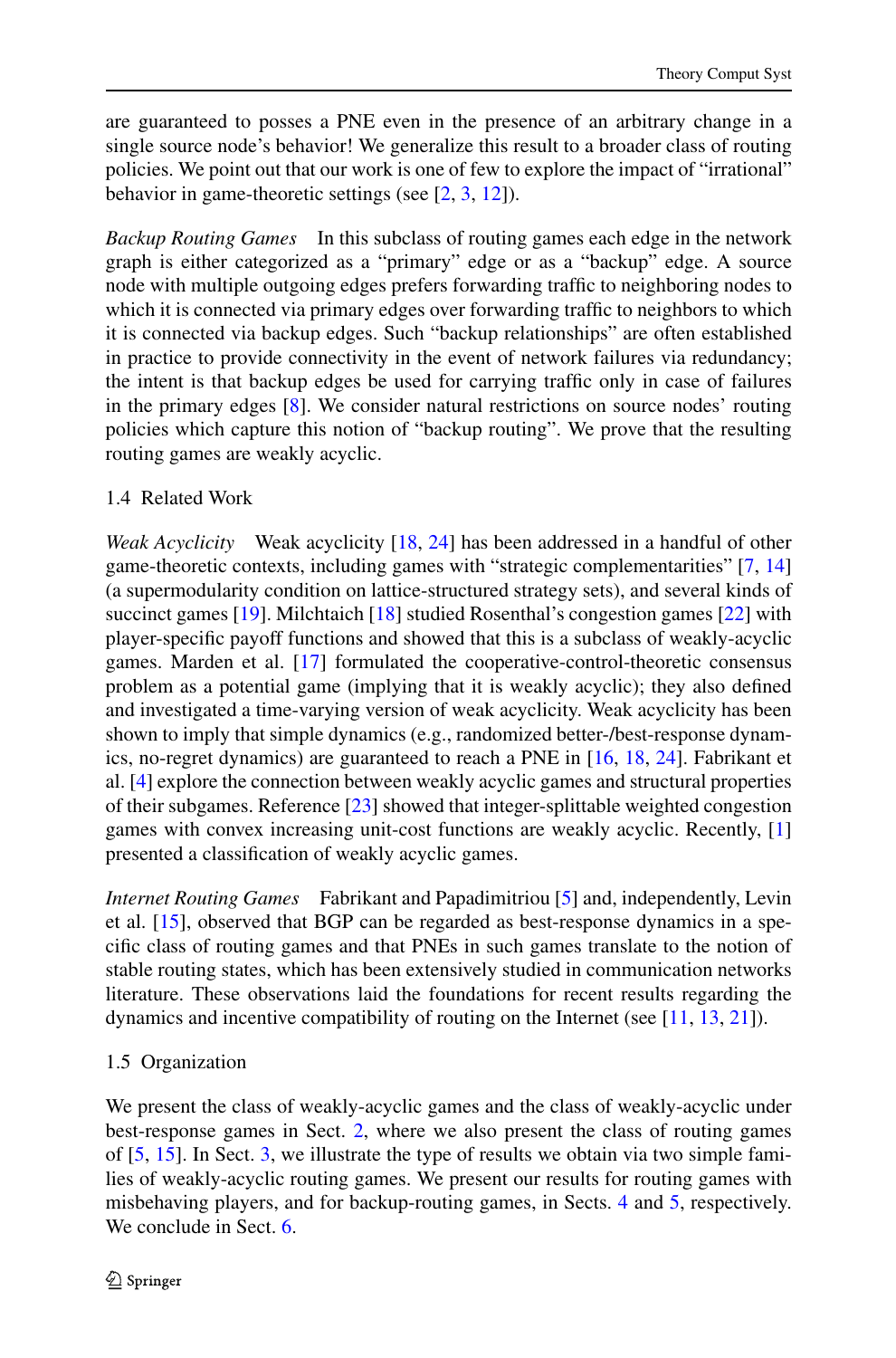# <span id="page-4-0"></span>**2 Model**

2.1 Weakly-Acyclic Games

We use standard game-theoretic notation. Consider a normal-form game with *n* players  $1, \ldots, n$ , where each player *i* has strategy space  $S_i$  and utility function  $u_i$ (which specifies player *i*'s utility for every combination of players' strategies). Let  $S = S_1 \times \cdots \times S_n$  and  $S_{-i} = S_1 \times \cdots \times S_{i-1} \times S_{i+1} \times \cdots \times S_n$ . For every  $s_i \in S_i$ and  $s_{-i} \in S_{-i}$ ,  $(s_i, s_{-i})$  denotes the combination of players' strategies where player *i*'s strategy is *si* and the other players' strategies are as in *s*−*i*.

**Definition 2.1** (Better-Response Strategies) We call a strategy  $s_i^* \in S_i$  a "*betterresponse*" of player *i* to a strategy vector  $s = (s_i, s_{-i}) \in S$  if  $u_i(s_i^*, s_{-i}) > u_i(s_i, s_{-i})$ .

**Definition 2.2** (Best-Response Strategies) We call a strategy  $s_i^* \in S_i$  a "*best response*" of player *i* to a combination of other players' strategies  $s_{-i} \in S_{-i}$  if  $s_i^* \in$  $argmax_{s_i \in S_i} u_i(s_i, s_{-i}).$ 

**Definition 2.3** (Pure Nash Equilibria) A strategy vector  $s = (s_1, \ldots, s_n) \in S$  is a *pure Nash equilibrium (PNE)* if  $s_i$  is a best response to  $s_{-i}$  for every player *i*.

**Definition 2.4** (Better- and Best-Response Improvement Paths) A *better-response (best-response) improvement path* in a game *Γ* is a sequence of strategy vectors  $s^{(1)}, \ldots, s^{(k)} \in S$ , each reachable from the previous via a better response (best response) of a single player.

We are now ready to present the class of weakly-acyclic games and the class of weakly-acyclic under best-response games.

**Definition 2.5** (Weak Acyclicity and Weak Acyclicity Under Best Response) A game *Γ* is *weakly acyclic (weakly acyclic under best response)* if, from every *s* ∈ *S* there exists a better-response (best-response) improvement path to a pure Nash equilibrium of *Γ* .

# 2.2 (Internet) Routing Games

In the class of routing games in [[5](#page-20-0), [15](#page-21-0)] the players are *n* source nodes 1*,...,n* residing on a network  $G = (V, E)$  who wish to send traffic to a *unique* destination node *d*. Let  $P_i$  be the set consisting of all simple (loop-free) routes from source node *i* to *d* in *G* and of the "empty route" ⊥. Each source node *i*'s strategy is its choice of an outgoing edge  $e_i \in E(G)$  (intuitively, a neighboring node to forward traffic to), or the empty set  $\emptyset$  (intuitively, not forwarding traffic). Observe that every combination of source nodes' strategies  $s \in S$  thus specifies a (directed) subgraph  $G_s$  of *G* in which each source node has out-degree at most 1. Given a combination of nodes' strategies  $s \in S$  we define *i*'s *induced route*  $R_i^s$  to be *i*'s unique simple route to *d* in  $G_s$  if such a route exists, and  $\perp$  otherwise.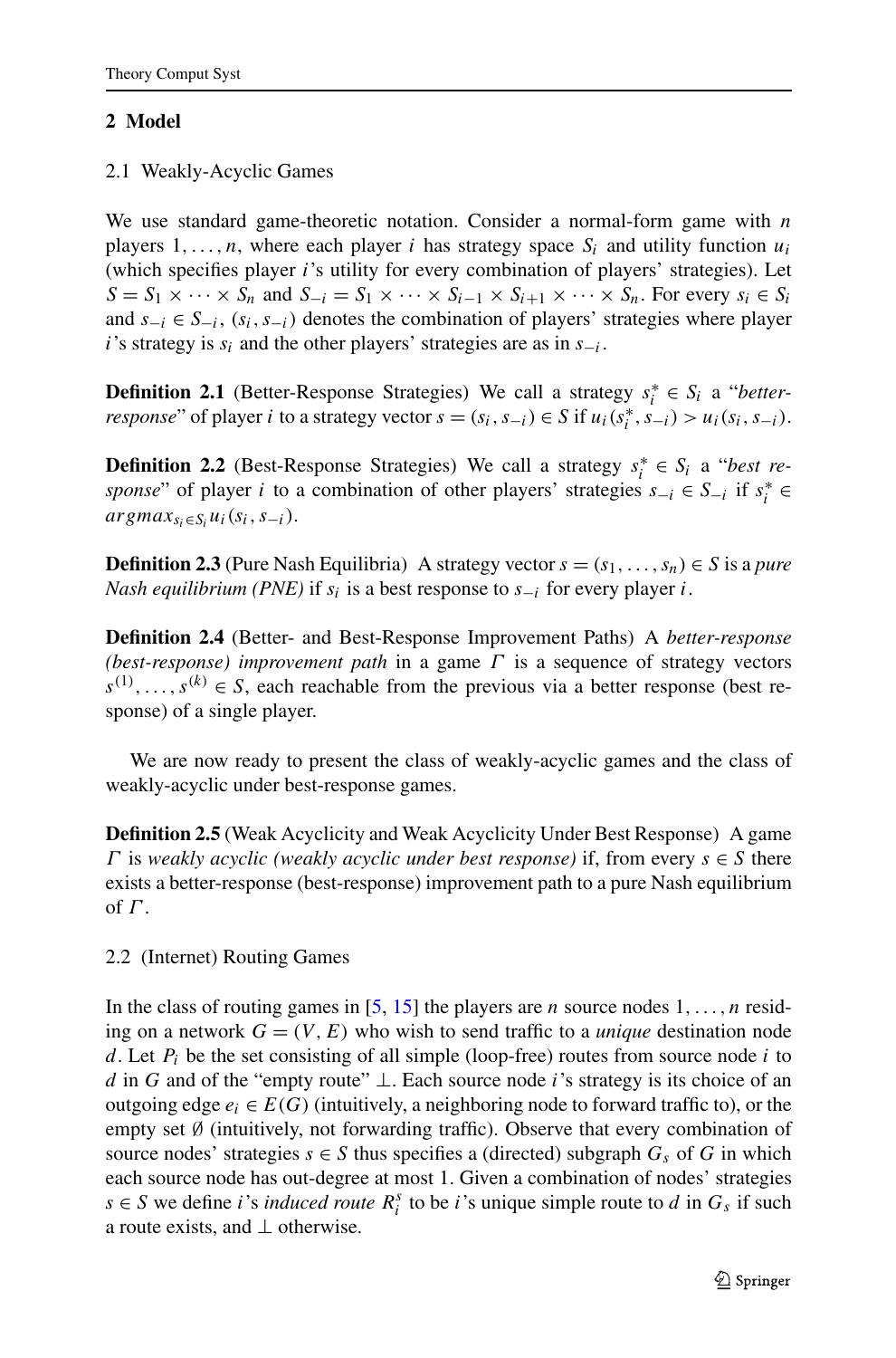We now define source nodes' utility functions. Each source node *i* has a *routing policy* with two components: (1) a *ranking function*  $\pi_i$  that maps elements in  $P_i$  to the integers, such that  $0 = \pi_i(\perp) < \pi_i(R)$  for all  $R \in P_i \setminus \{\perp\}$ ; and (2) an *export policy* that, for each neighboring node  $j \in V(G)$ , specifies a set of routes  $R_{ij} \subseteq P_i$  that *i* is willing to make available to *j*. This means that for a given strategy *s*, if  $R_i^s \in R_{ij}$ , node *i* is exporting its route  $R_i^s$  to *j* (and only this route), and otherwise, node *i* is not exporting any route to node *j* .

To simplify notation, when  $\pi_i(R) < \pi_i(Q)$  ( $\pi_i(R) \leq \pi_i(Q)$ ) for some routes *R*,  $Q \in P_i$ , we write  $R \leq_i Q$  ( $R \leq_i Q$ ). We say that a route  $R \in P_i$  is "*permitted*" if each node on *R* is willing to export its (sub)route to its predecessor on *R*. Given a combination of nodes' strategies  $s \in S$ , *i*'s utility is:

- $-$  If  $R_i^s$  ≠ ⊥ and  $R_i^s$  is permitted,  $\pi(R_i^s)$ .
- $-$  Else, if  $s_i = \emptyset$ , 0.
- Otherwise, −1.

<span id="page-5-0"></span>Notice that each node prefers to use the empty strategy over using a different strategy which does not result a permitted route to *d*. Last but not least, if *R* is a route that ends at node *j* and *Q* is a route that starts from the node *j* , we denote by *RQ* the concatenation of the two routes. When  $R$  is a single edge  $(i, j)$  we may simply use the notation  $(i, j)Q$ .

#### **3 Illustration: Simple Weakly-Acyclic Routing Games**

We now illustrate the kind of results we obtain via two simple families of weaklyacyclic games.

*Shortest-Path Routing with Misbehaving Players* Consider the scenario that all source nodes have shortest-path rankings (where shorter routes are always preferred to longer ones) and "export-all policies", i.e., each node *i* is willing to make all routes in *Pi* available to all neighboring nodes. We call games of this form "shortest-path routing games". We make the simple observation that shortest-path routing games are potential games (see formal definition of potential functions and potential games in [\[20](#page-21-1)]). Now, consider the case that there is a single misbehaving player, i.e., that the routing policy of a single source node in a shortest-path routing game is changed arbitrarily. We now present the following corollary of a more general result proved in Sect. [4.](#page-8-0)

**Corollary 3.1** *Every shortest-path routing game with a single misbehaving player is weakly-acyclic under best response and*, *moreover*, *a PNE in such a game can be found in a computationally-efficient manner*.

To complement this result and better classify shortest-path routing games with a single misbehaving player, we show that, due to the introduction of the misbehaving player, they are no longer necessarily potential games.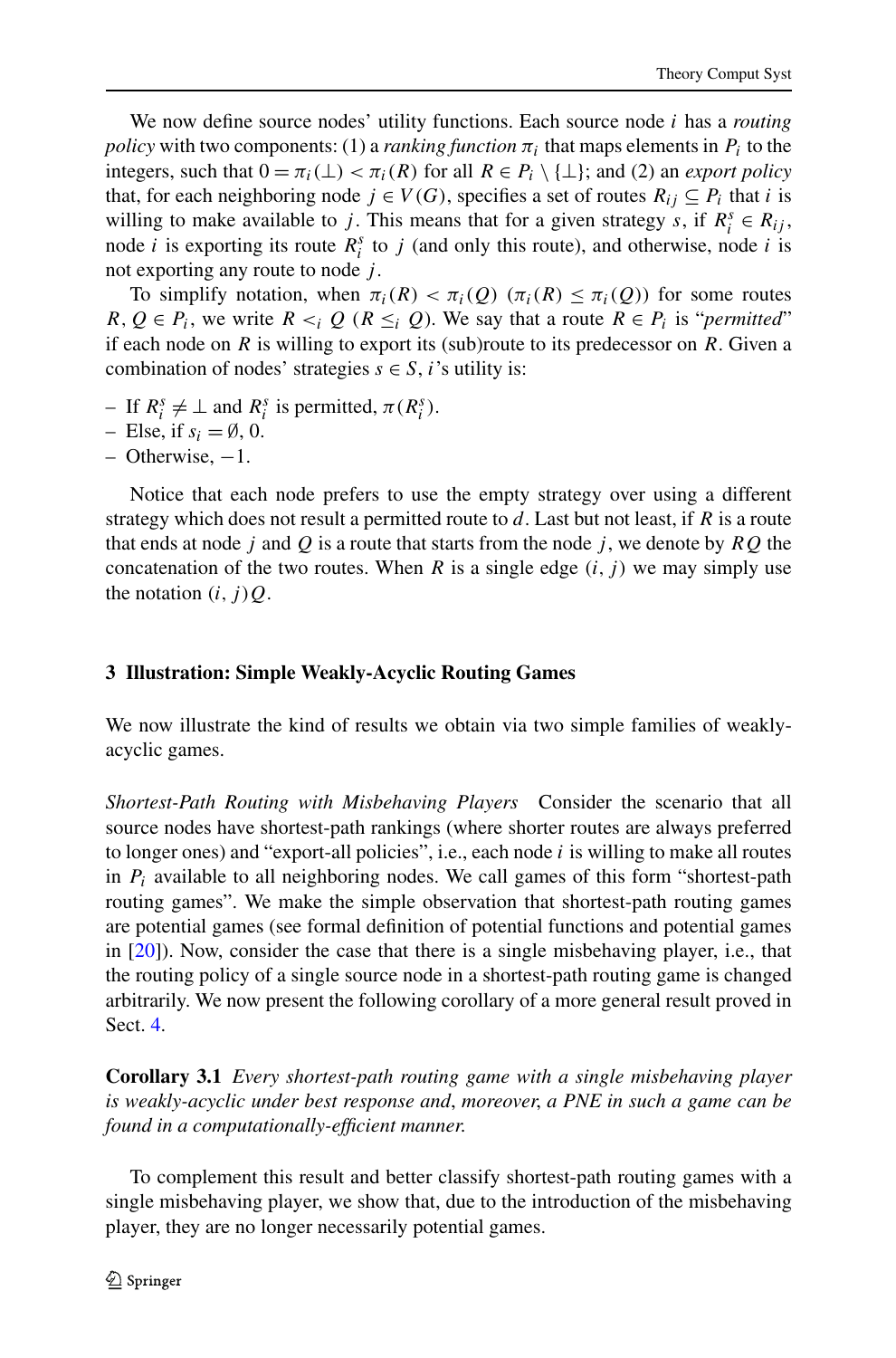<span id="page-6-0"></span>**Fig. 1** A shortest-path routing game with a single misbehaving player that is not a potential game



**Theorem 3.1** *There exists a shortest-path routing game with a single misbehaving player which is not a potential game*.

*Proof* Consider the network *G* partially described by Fig. [1.](#page-6-0) We are interested in three nodes: *x*, *y* and *m*, where *m* is the misbehaving node. The paths  $P_1$ ,  $P_2$ ,  $P_3$ ,  $P_4$ and *P*<sup>5</sup> are all disjoint, and their lengths are 8*,* 6*,* 2*,* 2 and 10 respectively.

Hence, *x* prefers the path  $(x, m)P_4$  (length 3) over  $P_1$  (8) which is preferred over  $(x, m)P_5(11)$ .

Also, *y* prefers the path  $(y, x)(x, m)P_4$  (length 4) over  $P_2$  (6) which is preferred over  $(y, x)P_1(9)$ .

The misbehaving node *m* has the following preferences:

$$
P_3 P_2 <_m P_4 <_m P_5 <_m P_3(y, x) P_1.
$$

Notice that *m* is misbehaving: it prefers longer routes such as  $P_5$  over the shorter route *P*4.

We now present a better-response improvement cycle. In this cycle, all nodes but  $x, y$  and *m* are fixed, and the paths  $P_1, P_2, P_3, P_4$  and  $P_5$  are all valid routes resulting from the fixed strategies of these nodes. Now, consider the following sequence of transitions:

| $x$ 's strategy  | $y$ 's strategy | $m$ 's strategy | <b>Notes</b>                   |
|------------------|-----------------|-----------------|--------------------------------|
| $P_1$ (length 8) | x(9)            | $P_3$           |                                |
| $P_1(8)$         | $P_2(6)$        | $P_3$           | y changes to a shorter route   |
| $P_1(8)$         | $P_2(6)$        | $P_4$           | $P_3P_2 <_{m} P_4$             |
| m(3)             | $P_2(6)$        | $P_4$           | $x$ changes to a shorter route |
| m(3)             | x(4)            | $P_4$           | y changes to a shorter route   |
| m(11)            | x(12)           | $P_5$           | $P_4 <_{m} P_5$                |
| $P_1(8)$         | x(9)            | $P_5$           | $x$ changes to a shorter route |
| $P_1(8)$         | x(9)            | $P_3$           | $P_5 <_{m} P_3(y, x)P_1$       |

Observe that every strategy profile is reachable from the strategy profile that comes before it via the better response of a single node in  $\{x, y, m\}$ , and that the first strat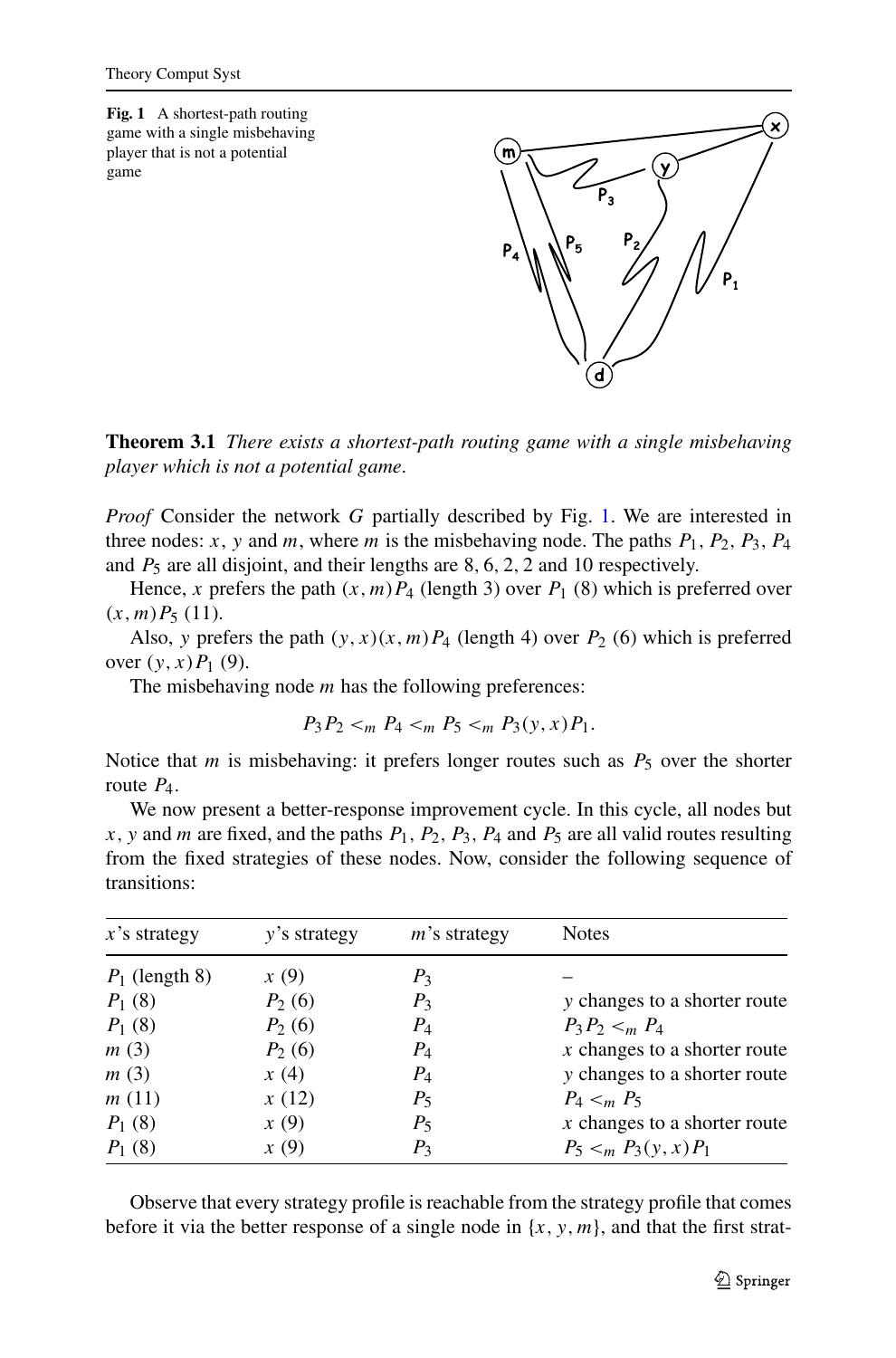egy and the last strategy in this sequence are identical. Hence, there exists a betterresponse improvement cycle and so this game is not a potential game.  $\Box$ 

We note that the construction in the proof above uses a better response dynamic which is not a best response dynamic (*m* is not choosing its best response when choosing the route  $P_4$ ). It is an open question whether it is possible to construct an example with a best response dynamic that does not converge.

*Shortest-Path Backup Routing* In this setting, every edge in the network graph is either "primary" or "backup". A source node always prefers a route through a neighbor to which it is connected via a primary edge ("primary route") over a route through a neighbor to which it is connected via a backup edge ("backup route"). When faced with a choice between two (or more) primary routes, or two (or more) backup routes, nodes always prioritize shorter routes. Every source node *i* has an export-all policy (i.e.,  $i$  is willing to make all routes in  $P_i$  available to all neighboring nodes). We prove the following.

**Theorem 3.2** *Every shortest-path backup routing game is a potential game and*, *moreover*, *a PNE in such a game can be found in a computationally-efficient manner*.

*Proof* Let  $B = n^2$ . For each node *i*, let  $\ell(s, i)$  be the length of its route to *d* in the strategy profile *s*. Define  $\phi(s, i)$  to be  $\ell(s, i)$  if *i*'s route is a primary route, and  $B + \ell(s, i)$  if its route is a backup route ( $\phi(s, i) = B^2$  if *i* has no route to *d*). We now show that  $\phi(s) = \sum_i \phi(s, i)$  is a valid (ordinal) potential function.

Consider a strategy vector *s*, and assume that node *i* has a better response  $s_i^*$ . If  $s_i$ and  $s_i^*$  are both primary (respectively, backup), it must be the case  $s_i^*$  leads to a shorter path from *i* to *d* and hence  $\ell((s_i^*, s_{-i}), i) < \ell(s, i)$  and  $\phi((s_i^*, s_{-i}), i) < \phi(s, i)$ . Also notice that for every node  $j$ ,  $\ell((s_i^*, s_{-i}), j) \leq \ell(s, j)$  and  $\phi((s_i^*, s_{-i}), j) \leq \phi(s, j)$ , which means that  $\phi(s_i^*, s_{-i}) < \phi(s)$  in this case. If  $s_i$  is the empty strategy, then  $\phi((s_i^*, s_{-i}), i) < B^2 = \phi(s, i)$ , and a similar argument leads again to  $\phi(s_i^*, s_{-i})$ *φ(s)*.

Lastly, if  $s_i$  is a backup edge and  $s_i^*$  is a primary edge,  $\phi((s_i^*, s_{-i}), i) < n$  and  $\phi(s, i) > B = n^2$ . For every node  $j \neq i$ ,  $\ell((s_i^*, s_{-i}), j) \leq \ell(s, j) + (n - 3)$  and  $\phi((s_i^*, s_{-i}), j) \leq \phi(s, j) + (n - 3)$ . Summing up we get,

$$
\phi(s_i^*, s_{-i}) < n - n^2 + (n - 1) \cdot (n - 3) + \phi(s) < \phi(s).
$$

We conclude that  $\phi(s)$  is a valid potential function.

Since the potential function is non negative, its maximum value is polynomial in *n* and in each step it decreases by at least 1—any improvement path has a polynomial length. It follows that a PNE in such a game can be found in a computationallyefficient manner.  $\Box$ 

In Sect. [5](#page-12-0) we examine a more complex class of backup routing games and show that games in that class are guaranteed to be weakly acyclic yet are not necessarily potential games.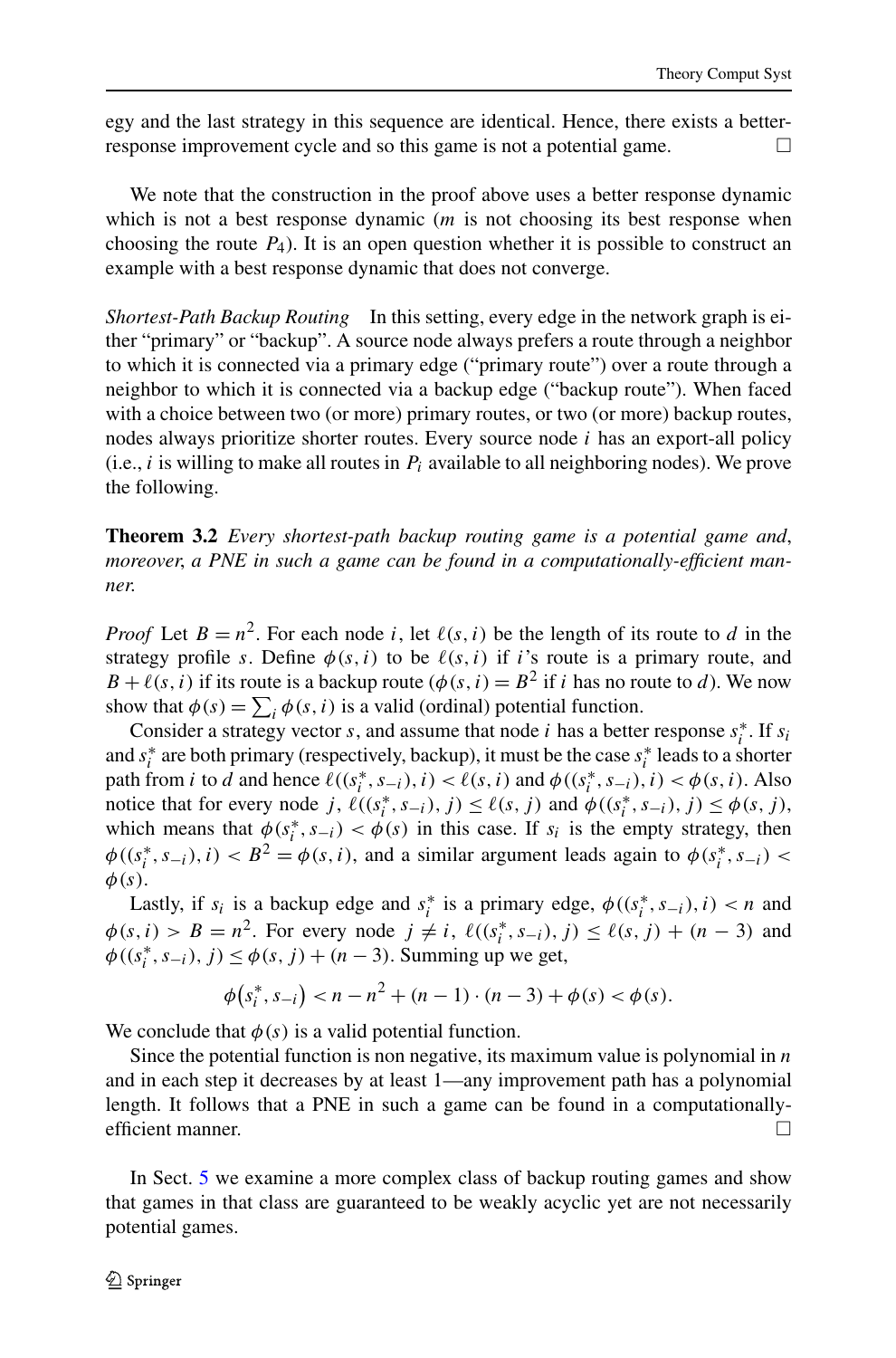# <span id="page-8-0"></span>**4 Routing Games with Misbehaving Players**

We now present our results for the class of routing games with misbehaving players.

#### 4.1 Routing Policies

[\[6](#page-20-9)] introduces the notions of policy consistency and of consistent export, which generalize natural classes of routing policies, e.g., shortest-path routing and next-hop routing. We now present these two concepts.

*Policy-Consistent Ranking* Two well-studied classes of ranking functions are shortest-path rankings and next-hop rankings. Shortest-path rankings always prioritize shorter routes. Next-hop rankings, in contrast, rank routes based solely on the identity of the "next-hop"—the immediate neighbor—en route to the destination, i.e., a next-hop ranking assigns the same preference to all routes that share the same next-hop node. [\[6](#page-20-9)] generalizes these two classes of rankings as follows.

**Definition 4.1** (Policy Consistency) [[6\]](#page-20-9) Let *i* and *j* be two adjacent source nodes in *G*. We say that *i* is *policy consistent* with *j* iff for every two routes  $Q, R \in P_j$  such that  $i \notin Q$ , R, if  $R \leq j Q$ , then  $(i, j)R \leq i (i, j)Q$ . We say that *policy consistency* holds if each source node is policy consistent with each of its neighboring source nodes.

Observe that in the scenario that all source nodes have shortest-path rankings, and also in the scenario that all nodes have next-hop rankings, policy consistency indeed holds. (See [[6\]](#page-20-9) for more details.)

*Consistent Export* The simplest export policy is the export-all policy, where a source node *i* is willing to make all routes in  $P_i$  available to all neighboring nodes. Reference [\[6\]](#page-20-9) presents the following generalization of export-all.

**Definition 4.2** (Consistent Export) [\[6](#page-20-9)] Let *i* and *j* be two adjacent nodes in *G*. We say that *i* consistently exports with respect to *j* iff there is some route  $R \in P_i$  such that  $R_{ij} = \{Q \mid Q \in P_i \text{ and } R \leq i Q\}$ . We say that a node *i* consistently exports if it consistently exports with respect to each neighboring node *j* . We say that *consistent export* holds if all nodes consistently export.

Observe that when all source nodes have all-export policies then consistent export indeed trivially holds.

# 4.2 Positive Result

Consider games for which policy consistency and consistent export hold. These games include, among others, routing games with shortest-path rankings and exportall policies, as well as routing games with next-hop rankings and export-all policies, and can easily be shown to be potential games. We turn our attention to the scenario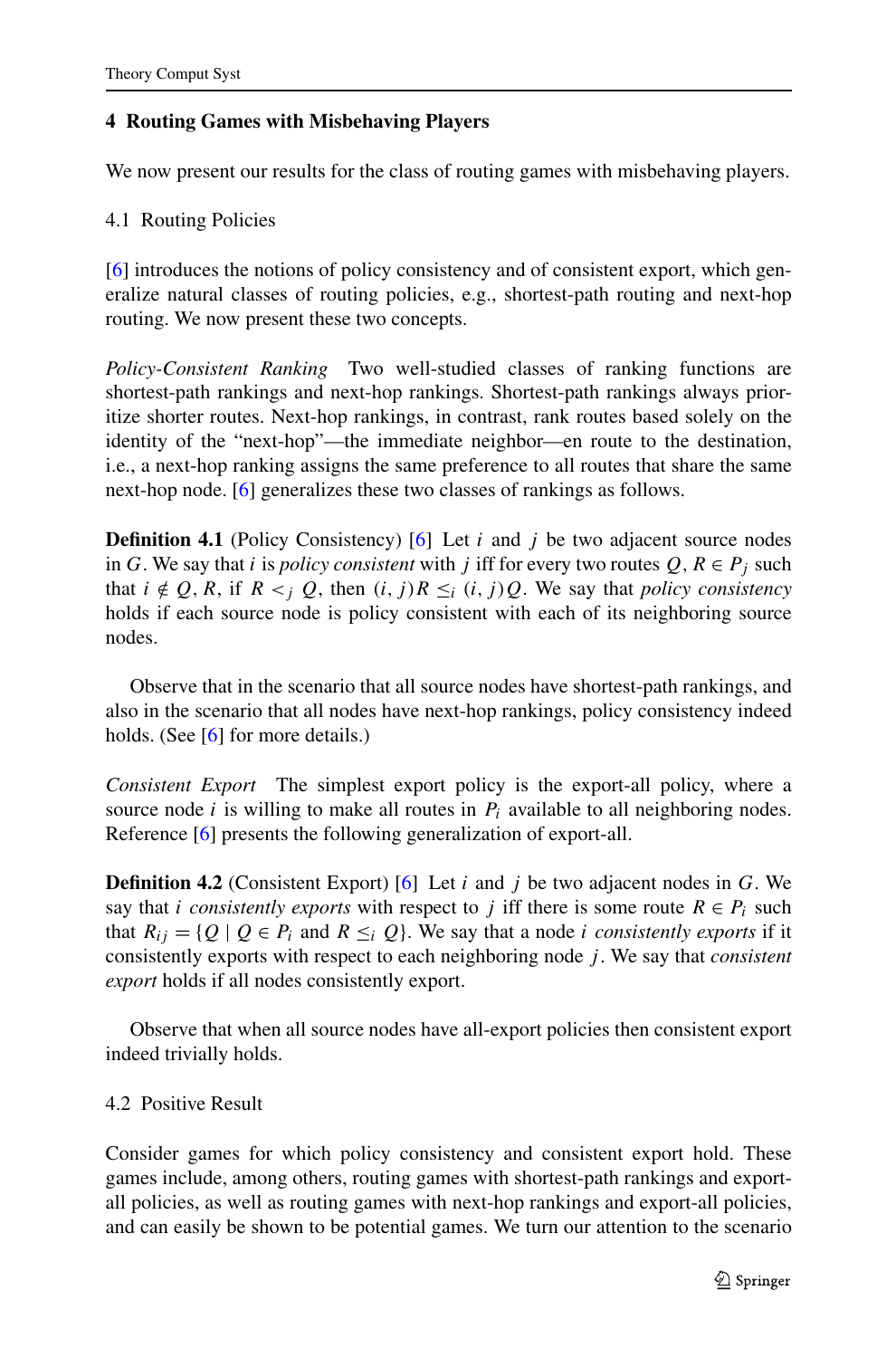that there exists a single misbehaving player, i.e., that the routing policy of a single player can be changed in an arbitrary manner. We prove the following surprising positive result.

**Theorem 4.1** *If policy consistency and consistent export hold for a routing game except for a single misbehaving player*, *then the game is weakly acyclic under best response*. *Moreover*, *a PNE in such a game* (*with a single misbehaving player*) *can be found in a computationally-efficient manner*.

*Proof* Our proof is constructive. Let G be a network for which policy consistency and consistent export hold with the exception of  $m$ , the (single) misbehaving node.

Given a strategy *s*, we introduce the following terminology:

- *Blue nodes*: nodes that appear on *m*'s route to *d*.
- *Red nodes*: nodes whose routes to *d* go through *m*.
- *Black nodes*: nodes that are disconnected from *d* (i.e., have no route to *d*).
- *White nodes*: nodes that do not fall within the previous three categories.

We present a best response improvement path from any given initial strategy *s*, which we construct via what we call the "*stabilization process*".

*The stabilization process*:

- *Part I*: Repeat the following two steps until the strategy vector is such that there are no black and red nodes whose best response is to become white (but at least once).
	- *Step 1*: Repeatedly activate (one by one, and in arbitrary order) all nodes (but *m*) that wish to select new routes<sup>2</sup> that do not go through  $m$  (and allow them to do so), until no such node exists.
	- *Step 2*: Activate *m* once.
- *Part II*: Repeatedly activate (one by one, and in arbitrary order) all nodes but *m* that wish to select new routes (and allow them to do so), until no such node exists. $3$

We refer to each time that the two steps of Part I of the stabilization process are executed as an iteration.

# **Proposition 4.1** *Each individual iteration in Part I is guaranteed to terminate*.

<span id="page-9-1"></span><span id="page-9-0"></span>*Proof* Consider a single iteration of Part I. During Step 1, the number of red nodes is only decreasing. Hence, it gets to a minimum at some point in time and stays there until the end of Step 1. Notice that these nodes do not move during the iteration. We use the social welfare of the nodes, disregarding *m* and the set of nodes which stay red (and do not move), as a potential function. The social welfare is the sum of the

<sup>&</sup>lt;sup>2</sup>Henceforth, we shall sometimes say that a node selects a route when we mean that the node actually selects an outgoing edge (in its strategy set); the selected edge, followed by the induced route to *d* of the neighboring node to which that edge points determines what we call the node's selected route.

<sup>3</sup>Note that at the end of Part I, some node might want to select a path that goes through m; This was not allowed in Part I, but in Part II we allow it.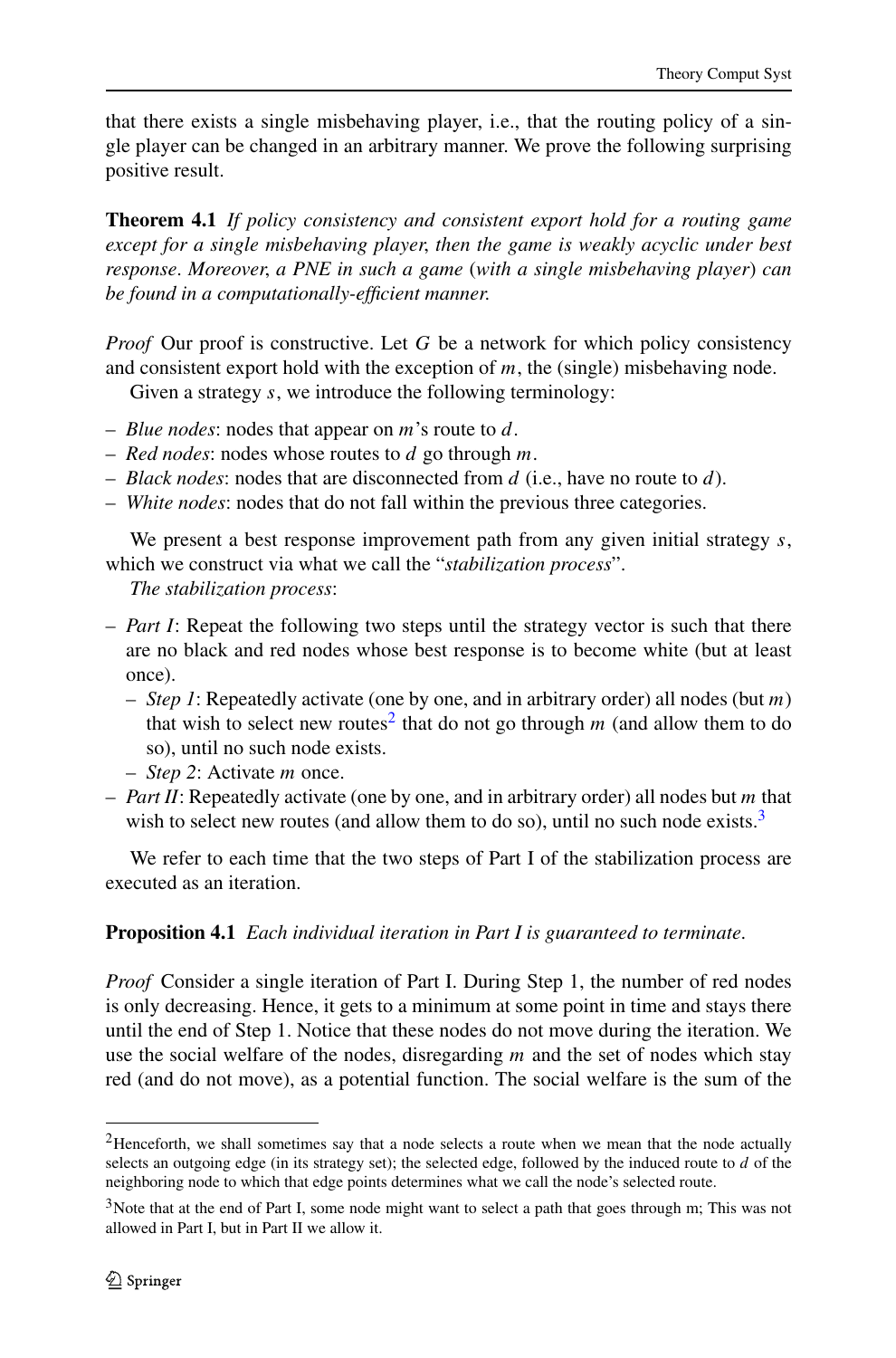<span id="page-10-0"></span>utilities of the corresponding nodes. Notice that since *m* is not moving, and since policy consistency holds for all other nodes, each best response of a node *i* can only improve the utility of the other nodes. This means that the set of nodes that might move during Step 1, reaches an equilibrium after a finite number of best response moves. Step 2 is a single best response and the proposition follows.  $\Box$ 

By definition of Part I of the stabilization process:

**Observation 4.1** *A node that is not red at some point in Part I of the stabilization process*, *will not become red later in Part I of the stabilization process*.

**Proposition 4.2** *Part I of the stabilization process terminates*.

*Proof* Consider the set of red nodes. By Observation [4.1](#page-10-0), no nodes turn red in Part I, and once red nodes becomes non-red they never become red again. Therefore, after sufficiently many iterations the set of red nodes remains fixed.

<span id="page-10-1"></span>Notice that only red nodes can turn black (due to *m*'s export policy or decision to choose the empty strategy). So after sufficiently many iterations the set of black nodes remains fixed.

Once the set of red and black nodes is fixed, the termination condition of Part I is satisfied.  $\Box$ 

To prove that Part II terminates at an equilibrium we have the following lemma.

**Lemma 4.1** *Let R be m's route at the end of Part I of the stabilization process*, *and let Γ be the set of all routes to d that were available to m at the end of Part I of the stabilization process*. *Then*,

- *m's route throughout Part II and at the end of Part II of the stabilization process remains R*.
- *The set of routes to d that are available to m at the end of Part II of the stabilization process must be a subset of Γ* .

We observe that Lemma [4.1](#page-10-1) concludes the proof of weak acyclicity. First, the termination is guaranteed:

#### **Proposition 4.3** *Part II of the stabilization process terminates*.

*Proof* Since *m* is not allowed to move during Part II, and since the first part of Lemma [4.1](#page-10-1) assures us that its route is fixed throughout Part II, we may think of *m* as a fixed node with a fixed route that may or may not be exported to each of its neighbors. This can be modeled by a node that is not misbehaving. Hence, in Part II of the stabilization process the network is effectively equivalent to a network for which policy consistency and consistent export hold. Such a network is known to be a potential game, so Part II of the stabilization process is guaranteed to terminate.  $\Box$ 

Second, observe that at the end of Part II of the stabilization process every node but, possibly, *m*, is playing its best response. Hence, to prove that the routing state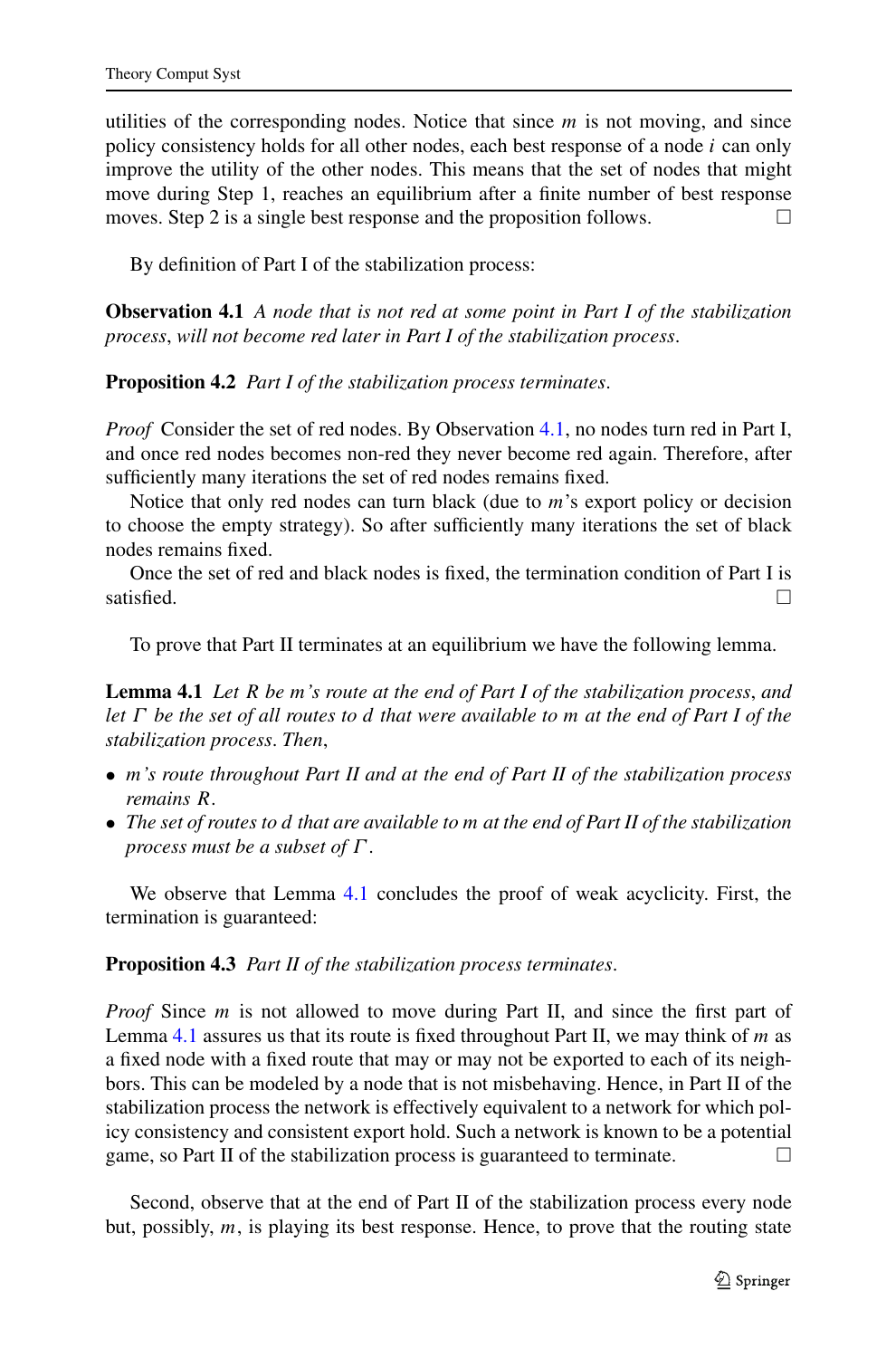<span id="page-11-0"></span>reached at the end of Part II is a PNE it suffices to show that  $m$  is also playing its best response. Consider the edge *e* chosen by *m* to result the route *R* at the end of Part I of the stabilization process. It must be that *e* is *m*'s best response at that point in time. By Lemma [4.1,](#page-10-1) *R* will remain *m*'s route at the end of Part II of the stabilization process. Moreover, *e* must still be *m*'s best response, since, by Lemma [4.1,](#page-10-1) no new routes were made available to *m* since the end of Part I of the stabilization process. This concludes the proof of weak acyclicity.

Lemma [4.1](#page-10-1) now follows from the following proposition:

#### **Proposition 4.4** *The following holds*:

- 1. *If a node is blue at the end of Part I*, *it will have the same route throughout Part II*.
- 2. *If a node is red at the end of Part I or becomes red during Part II*, *it shall remain red henceforth*.
- 3. *If a node is black at the end of Part I*, *it shall be either black or red at the end of Part II*.
- 4. *If a node is white at the end of Part I*, *it will either have the same route throughout Part II* (*and thus remain white*), *or be red at the end of Part II*.

The first bullet in the statement of Proposition [4.4](#page-11-0) implies the first half of Lemma [4.1](#page-10-1); if all blue nodes have the same route at the end of Part I and at the end of Part II, then *m*'s route at the end of Part I is the same route it has at the end of Part II. The other bullets in the statement of Proposition [4.4](#page-11-0) imply the second half of Lemma [4.1;](#page-10-1) *m*'s route to *d* cannot go through black nodes (that are disconnected from *d*), or red nodes (whose routes go through *m*). Hence, if white nodes either have the exact same route at the end of Part I and at the end of Part II, or become red, and no other node becomes white, then *m*'s set of available routes at the end of Part II is a subset of its set of available routes at the end of Part I. To conclude the proof, we now prove Proposition [4.4.](#page-11-0)

*Proof of Proposition [4.4](#page-11-0)* For point of contradiction, suppose that one (or more) of the bullets in the statement of Proposition [4.4](#page-11-0) is false. Let *i* be the first node to violate the statement of one of the bullets when selecting a route in Part II. We handle the four cases:

- *Case I*: *i is a blue node whose route changes*. Consider the moment in time in which *i*'s route changed. Let *j* be *i*'s next hop node on the new route.
- *Case II*: *i is a red node that becomes non-red*. Consider the moment in time in which *i* becomes non-red. Let *j* be *i*'s next hop on its new (non-red) route.
- *Case III*: *i turns from black to blue/white*. Consider the moment in time in which *i* turned to blue/white. Let *j* be *i*'s next hop on its new (non-black) route.
- *Case IV*: *i is a white node that changes its route and becomes non-red*. Consider the moment in time in which *i* changed its route and became non-red. Let *j* be *i*'s next hop on its new (non-red) route.

For all the cases, observe that *j* cannot be black or red. Hence, *j* must be either blue or white. If so, *j* had the exact same route at the end of Part I (or we get a contradiction to the choice of *i*). *i* could therefore choose to route through *j* at an earlier time and did not do so—a contradiction.  $\Box$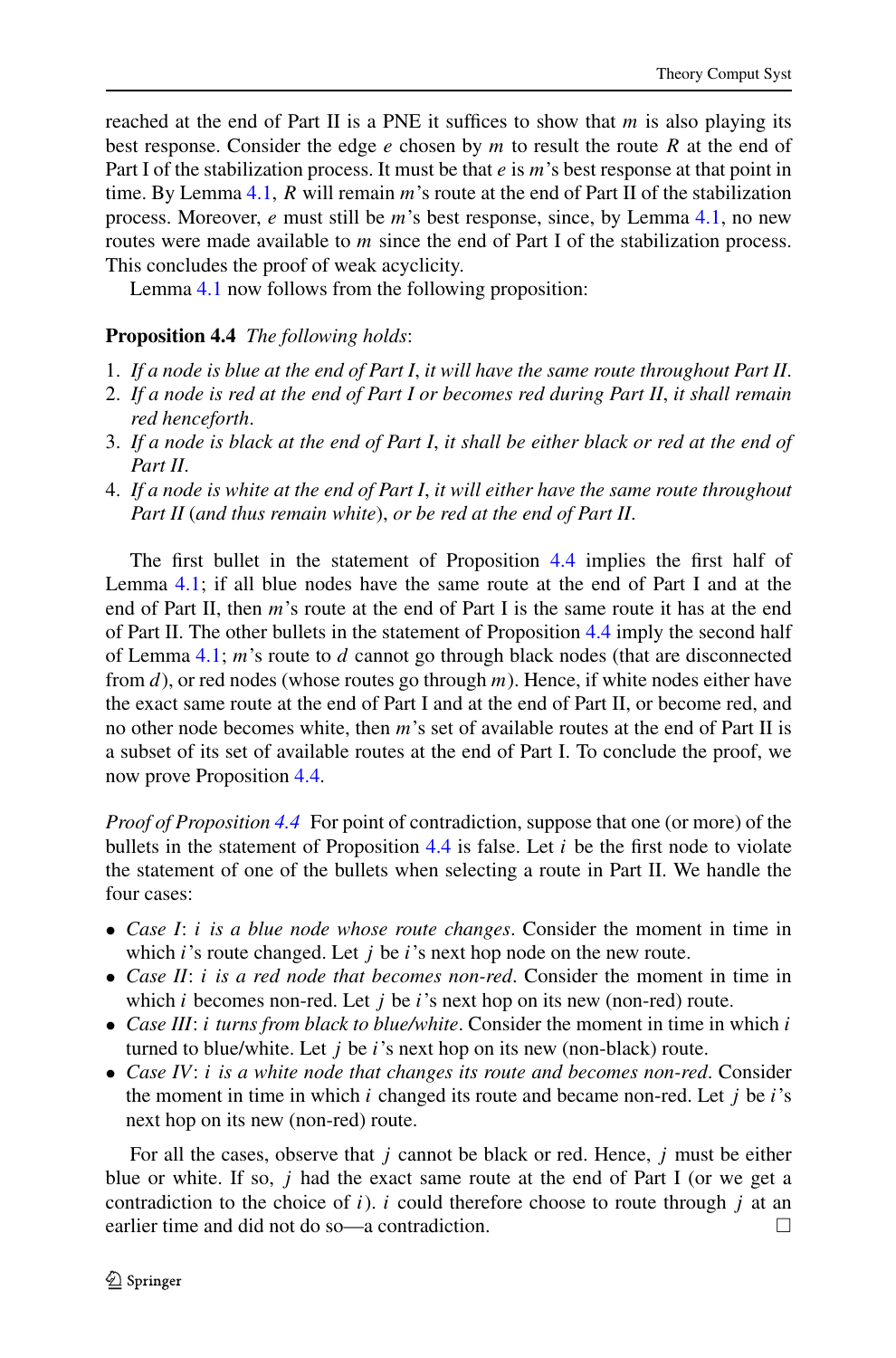*Computational Complexity of Finding a PNE* We are left with showing that the length of the improvement path constructed in the stabilization process is polynomial. Notice that the number of iterations in Part I is at most the number of nodes, as in every iteration there must be a red or a black (former-red) node that turns white, only red nodes turn black and no nodes become red. To complete the analysis we show that Step 1 of Part I (and Part II) can be made to run in a polynomial number of steps.

Consider the following variant of Step 1 (and Part II). We activate nodes in *rounds*, where in each round we increase the length of the routes we permit nodes to select. That is, in round *i* we let all nodes that want to select a route with length at most *i*, do so. We do so with one exception—we allow red and black nodes to become white at all times and give precedence to such transitions. Whenever such an event (red/black node becomes white) occurs, we restart the rounds (go back to length 1). Observe that such a "restart" can happen at most  $|V|$  times.

We have already shown that Step 1 (and Part II) terminates regardless of the activation order. Let *s* be the resulting strategy profile. The graph  $G_s$  is a directed tree, rooted in *d* (apart from black nodes). The crucial observation is that nodes at distance *i* from *d* in  $G_s$  will have their route available and fixed by the *i*'th round, and from that point on, they will not move (nodes only improve their route). Also, any node that will, at some point, want to select a route of length *i* can and will do so at the *i*'th round. So, in the *i*'th round, each node has at most  $|V| - 1$  possible routes to choose from of length *i*, and the set of these routes can only get smaller as the round goes on. That means that a round has at most  $|V|^2$  steps. The number of restarts possible is at most  $|V|$ , and in between any two restarts there can be up to  $|V|$  rounds. We get at most  $|V|^2$  rounds. This completes the analysis to give polynomial number of steps.  $\Box$ 

<span id="page-12-0"></span>Can this result be extended to more than a single misbehaving player? Simple examples show that the answer to this question is, in general, No. We believe, however, that under certain reasonable conditions (e.g., that the number of misbehaving nodes does not exceed a certain threshold, and that the misbehaving nodes are not "too concentrated" in a single part of the network) our result can be made to hold more generally. We leave this as an interesting direction for future research.

#### **5 Backup Routing Games**

In Sect. [3,](#page-5-0) we considered the following simple setting. Every edge in the network graph is either categorized as a "primary" edge or as a "backup" edge. A source node with multiple outgoing edges ranks routes in which it is connected to the nexthop node via a primary edge ("primary routes") more highly than routes in which it is connected to the next-hop node via a backup edge ("backup routes"). When faced with a choice between multiple routes in the same category (primary/backup) a source node always prioritizes shorter routes over longer routes. In addition, every source node has an export-all policy. We have shown that games that fall within this subclass of routing games are weakly-acyclic (and, in fact, even potential games). Next, we present a more realistic model, inspired by today's commercial Internet.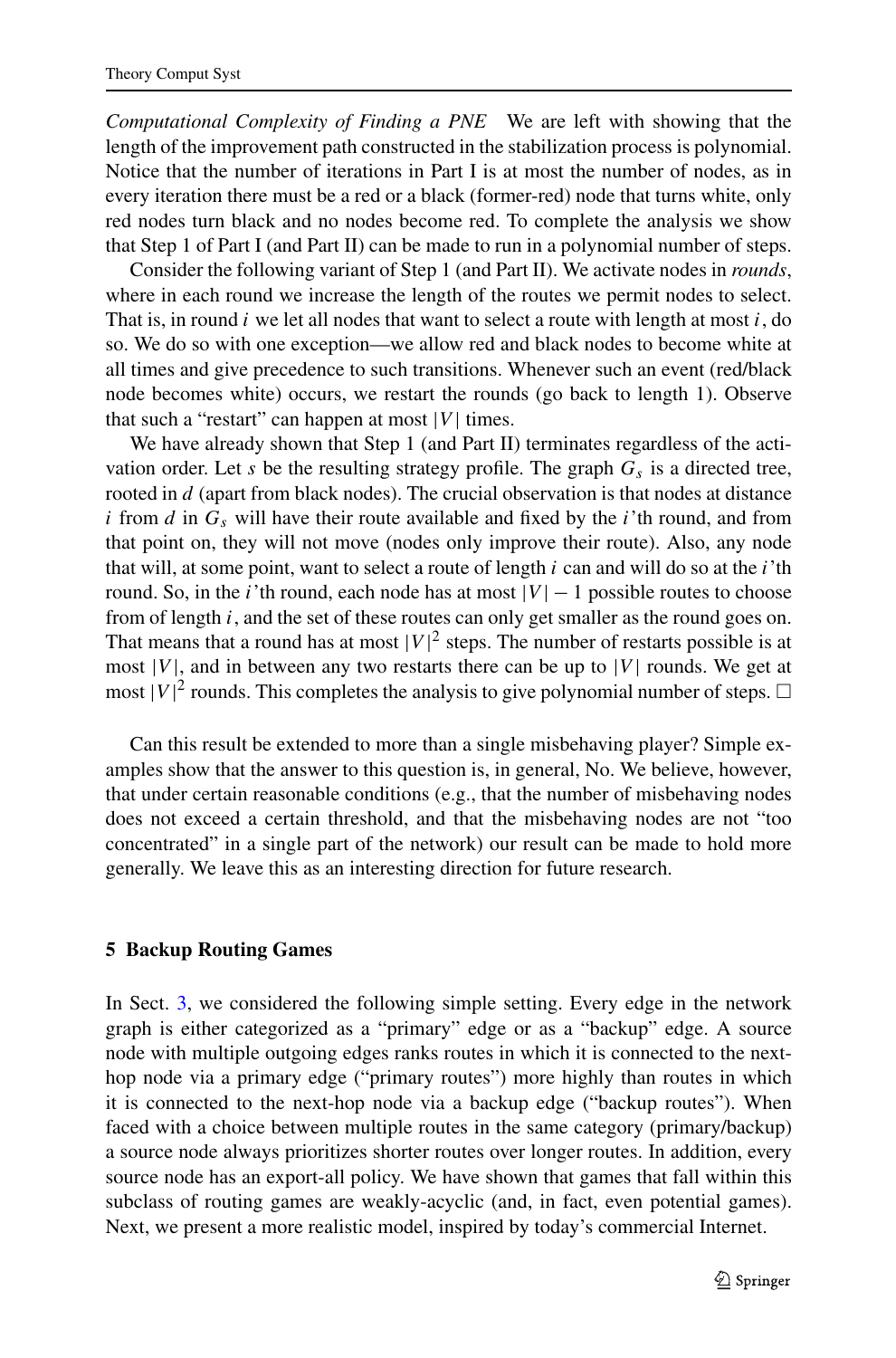<span id="page-13-0"></span>

# 5.1 Commercial Backup-Routing Games

As before, each edge in the network graph is either "primary" or "backup". In addition, neighboring nodes in the network graph have one of two business relationships: either one node is a *customer* of the other (which is its *provider*) or the two nodes are *peers*. We make the standard assumption that no node is an indirect customer of itself, i.e., that there are no customer-provider cycles in this business hierarchy [\[9](#page-20-2)]. We now present constraints on source nodes' ranking functions and export policies that are naturally induced by this business hierarchy and extend the famous economic Gao-Rexford constraints [[9\]](#page-20-2) to handle backup routing. See [[9\]](#page-20-2) for a detailed explanation of this economic framework.

*Ranking* A source node with multiple outgoing edges ranks primary routes more highly than backup routes. When faced with a choice between multiple routes in the same category (primary/backup), a source node always prioritizes (revenuegenerating) routes in which its next-hop is its customer ("customer routes") over routes in which its next-hop is its peer/provider ("peer/provider routes"). Consider the network in Fig. [2](#page-13-0)(a). In the event that node 3 has a primary edge to its peer, node 2, and a backup edge to its customer, node 1, node 3 should prefer routes through 2 over routes through 1. However, if 3's edges to nodes 1 and 2 are both primary or both backup, node 3 should prefer routes through 1 over routes through 2.

*Export* A source node is willing to export all routes through it to its customers; it is only willing to export (all of) its customer routes to neighbors that are its peers and providers. Formally,  $R_{ij} = P_i$  when *j* is a customer of *i*. If *j* is a peer or a provider of  $i$ ,  $R_{ij}$  is the set of customer routes of  $i$  (that is, all routes that leave  $i$  to a customer of *i*). Intuitively, this captures a source node's willingness to carry transit traffic for its customers, but not for its peers and providers (by whom it is not paid). Consider the network in Fig. [2](#page-13-0)(b). Node 5 should announce routes through node 1, its customer, to all neighboring nodes. However, node 5 should only announce routes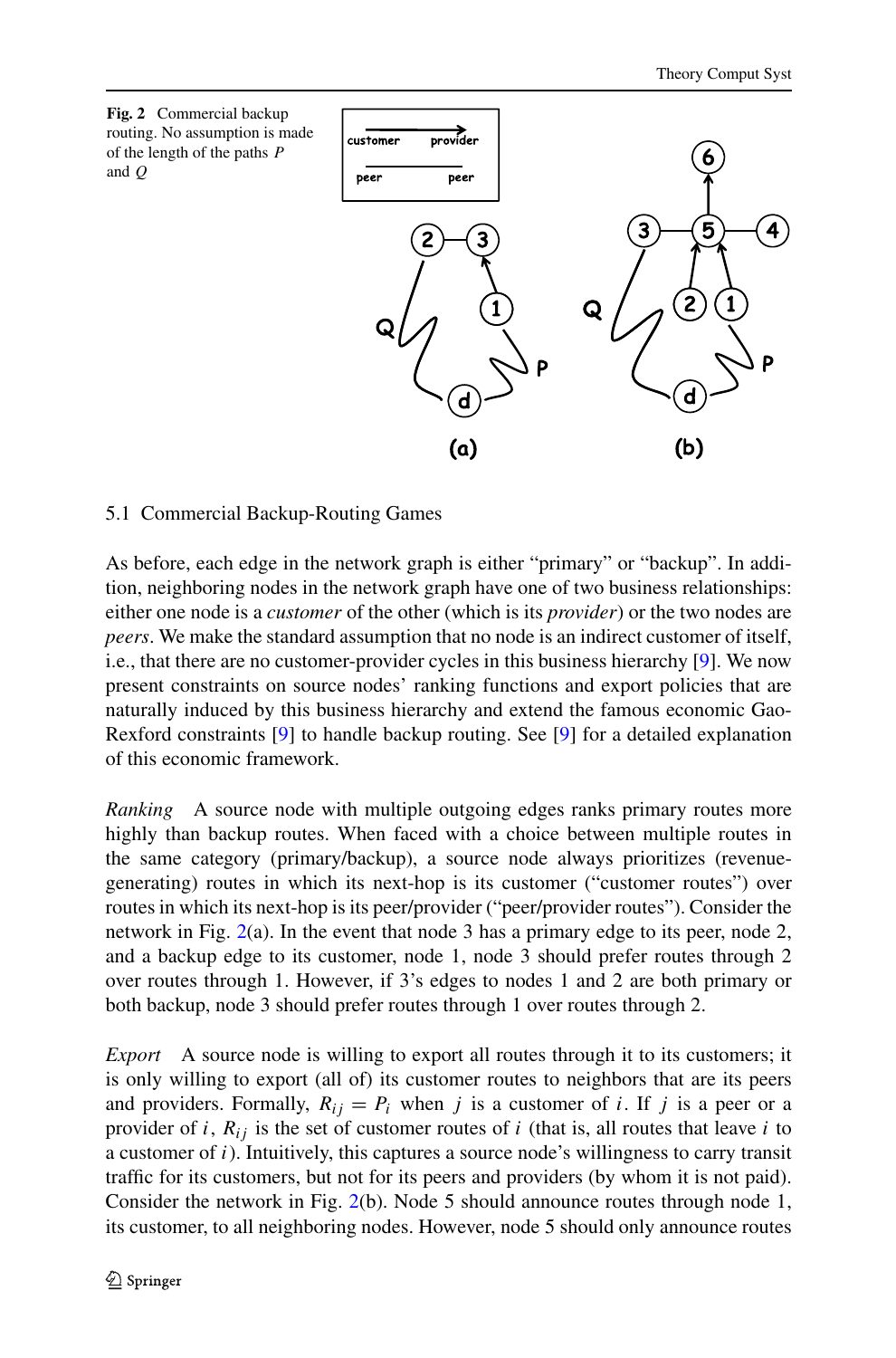through node 3, its peer, to its customers (nodes 1 and 2), and not to its other peer (node 4) and provider (node 6).

We call routing games where each node has a ranking function and export policy as above "commercial backup-routing games". Note that every permitted valid route from node *i* to *d* has edges that are ordered according to their type: first, edges from customer to provider (if any), then a single peer edge (if at all), and lastly, edges from provider to customer (if any).

#### 5.2 Positive Result

We prove the following positive result for the class of commercial backup-routing games.

**Theorem 5.1** *Every commercial backup-routing game is weakly acyclic and*, *moreover*, *a PNE in such a game can be found in a computationally-efficient manner*.

*Proof* To prove the theorem we construct a better-response improvement path from any given strategy profile to a PNE. The construction relies on an iterative process which is designed to gradually ensure that nodes do not get disconnected. Prioritizing primary edges is at the heart of the gradual process.

We use the following terminology throughout the proof.

*Coloring nodes* Let  $s \in S$  and let  $G_s$  be the matching subgraph of G.

- *Black nodes in s* are nodes that do not have a permitted route to *d* in *Gs*.
- *White nodes in s* are nodes that have permitted primary routes to *d* in *Gs*.
- *Gray nodes in s* are nodes that have permitted backup routes to *d* in *Gs*.

<span id="page-14-0"></span>We say that a strategy vector *s* is *clean* if every black node is playing its empty strategy. The improvement path we construct will move from one clean strategy to another by having a single node choose its best response and then letting all the black nodes that are not playing their empty strategy to do so (note that by our definition this is a better response for all such nodes). From the definition of a clean strategy, in every clean strategy *s*, each black node has no incoming edges selected in *s*. From this point and on, we ignore non-clean intermediate strategies.

**Observation 5.1** (Possible Color Changes) *Let*  $s, s' \in S$  *be two clean strategy vectors where s is reachable from s via a single best response of node i* (*and then any better response of a black node needed to guarantee that*  $s'$  *is clean*), *then the possible color changes of nodes between s and s are*:

- *Node i's color can* (1) *change from gray to white* (*if i has a backup route and selects a primary route*); *and* (2) *change from black to gray/white* (*if i had no route to d*).
- *Other nodes' colors can only change from white/gray to black*. *This occurs if i* has a backup customer route and selects a primary peer/provider route, thus mak*ing its new route non-exportable to peers and providers* (*under commercial export policies*).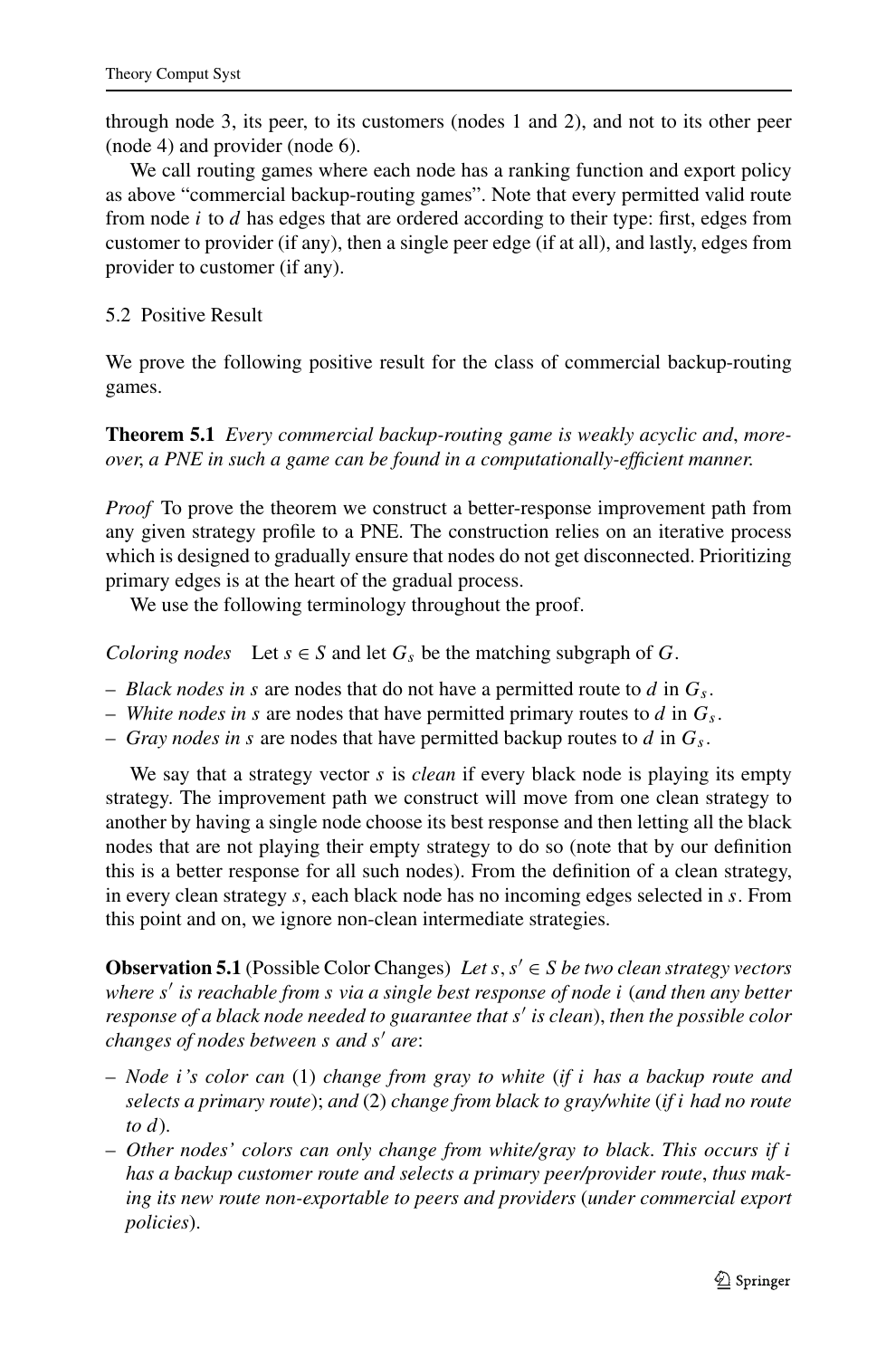*The Stabilization Phase* The basic building block in our construction is the following procedure called the "*stabilization phase*". We start with a given strategy profile (assume it is clean), and activate nodes one by one, letting nodes that want to move select their best response, while not allowing black nodes to turn gray.<sup>[4](#page-15-0)</sup> We give precedence to certain nodes as follows:

- First, let nodes that want to move to a primary customer route select new routes.
- <span id="page-15-1"></span>– Only if no node wishes to move to a primary customer route, allow a node that wants to move to a primary peer/provider route select a new route.
- Only allow a gray node that wants to move to (yet another) backup route to move if no nodes that belong to the previous categories wish to select new routes.

<span id="page-15-3"></span>Observation [5.1](#page-14-0) and the definition of the stabilization phase imply the following.

<span id="page-15-2"></span>**Observation 5.2** (Non-Gray Nodes Remain Non-Gray Throughout the Stabilization Phase) *If a node i is not gray at some point in the stabilization phase it shall not change its color to gray throughout the stabilization phase*.

**Proposition 5.1** (The Stabilization Phase Terminates) *The stabilization phase terminates regardless of the initial strategy profile*.

*Proof* Here we use the following important result by Gao and Rexford [[9\]](#page-20-2).

**Theorem 5.2** [\[9](#page-20-2)] *If all the edges are of one type* (*e*.*g*., *all primary edges*), *then the routing game is a potential game*.

Observations [5.1](#page-14-0) and [5.2](#page-15-1), and the definition of the stabilization phase, imply that, from some moment in the stabilization phase onwards, each node's selected strategies are all primary edges or all backup edges. The game then is equivalent to a game from which all other strategies are removed. Observe that, in this new game, the distinction between primary and backup edges is meaningless (as nodes are never faced with a choice between a primary route and a backup route). Hence, according to Theorem [5.2](#page-15-2) it is a potential game where every best response dynamic converges. The proposition follows.  $\Box$ 

*The Iterative Stabilization Process* To construct a best-response improvement path that reaches a PNE we start at with any strategy profile *s* and execute the following "*iterative stabilization process*":

Repeat the following steps until a PNE is reached.

- <span id="page-15-0"></span>– Run the stabilization phase.
- Let *V* be the set of black nodes that can change colors to gray via best-response. If *V*  $\neq$  Ø choose a black node *i* ∈ *V* and change *i*'s strategy to be its best-response.

*What are problematic structures*? A stabilization phase will reach a PNE if at the end of the phase, no more black nodes wish to move. We would like to avoid cases in

<sup>&</sup>lt;sup>4</sup> After each such activation, we make sure we get to a clean strategy, as described above.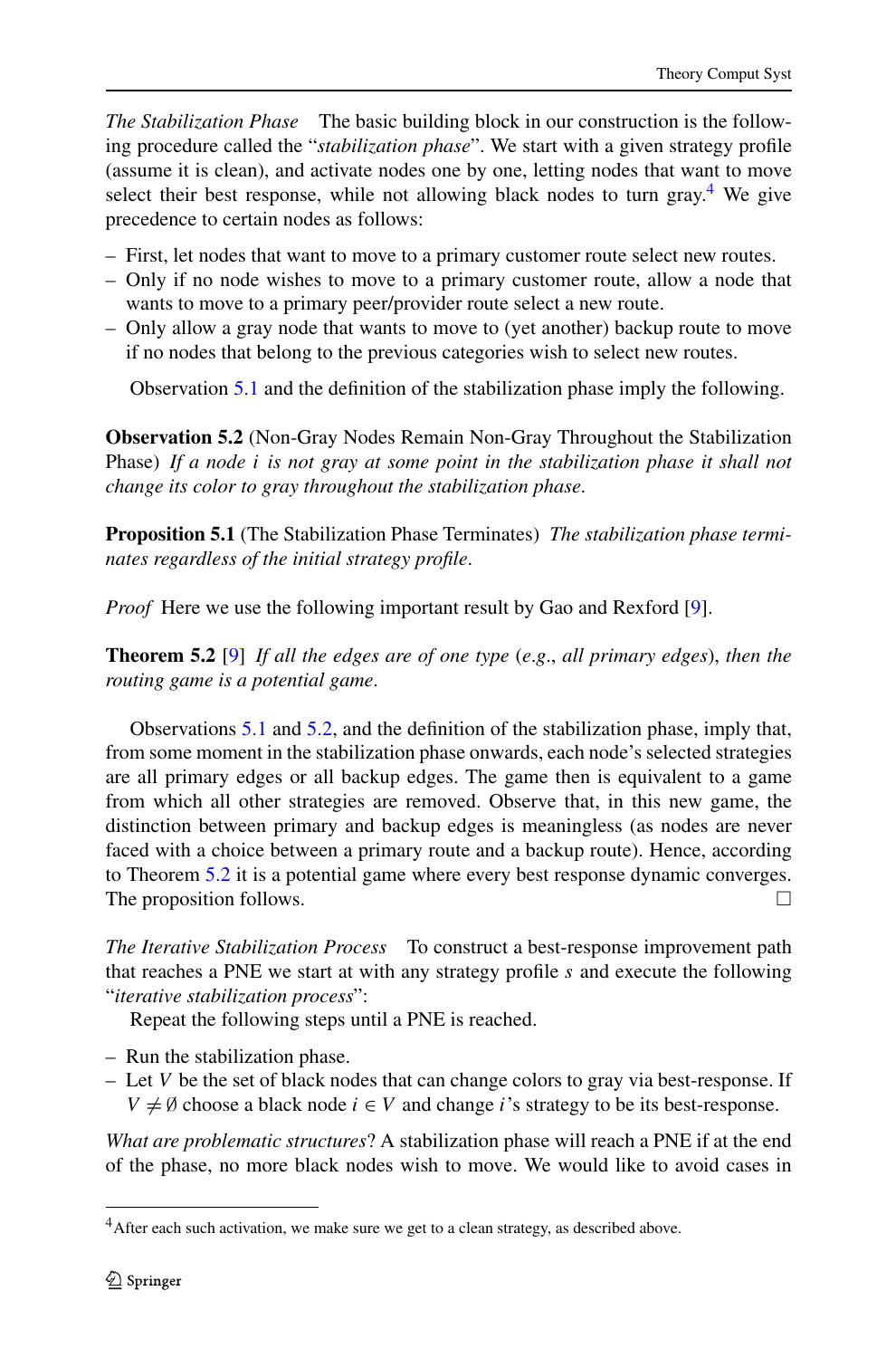which nodes turn black during the stabilization phase. Hence, we explore the reasons that may cause a non-black node to become disconnected from *d* (thus turning black). According to Observation [5.1](#page-14-0), the answer to this question necessitates the study of the circumstances that can cause a gray node with a customer route to move to a primary peer/provider route (and thus turn white). We refer to such a move as a *bad move*. Our goal is to try to prevent the repetition of bad moves. This shall be done by studying *problematic structures* that may appear in *Gs*. We first characterize the problematic structures, and then show that the iterative stabilization process eliminates such problematic structures while not adding new ones. Finally, we will prove the connection between problematic structures and bad moves and conclude the proof.

We shall require the following definitions:

**Definition 5.1** (Primary Components) We say that two source nodes *x* and *y* are in the same primary component if there is a path in  $G$  that leads from  $x$  to  $y$  that does not violate the export constraint (i.e., in which no node goes through its customer's peer/provider route), such that all edges on the path are primary edges.

*Remark 5.1* (Symmetry) Observe that if there is an exportable path (one that does not violate the export constraint) that leads from  $x$  to  $y$  in  $G$  then the same path reversed is also exportable and leads from *y* to *x*. Hence, the order of *x* and *y* is insignificant.

**Definition 5.2** (Problematic Structures) Let *s* be a strategy profile. We refer to the two following events as "problematic structures" (in *s*):

- *Type I*: Let *x* and *y* be two nodes in the same primary component. Then, *x* and *y* are said to form a problematic structure of type I if both *x* and *y* have a backup customer route to *d* in *s*.
- *Type II*: Let *x* be a node in the same primary component as *d*. Then, *x* is said to form a problematic structure of type II if *x* has a backup customer route to *d* in *s*.

<span id="page-16-0"></span>*No new problematic structures are formed*. In what follows we prove that the iterative stabilization process is such that no new problematic structures are formed during its execution. To set the ground for the proof, the following lemma states a strong property of the iterative stabilization process. We use the notation  $s_t$  to be the *t*th strategy vector.

**Lemma 5.1** *Suppose x is a node in the same primary component with a node y that has a customer route* (*primary or backup*) *in*  $G_{s_t}$ *, and at the*  $(t + 1)$ *th step a backup edge is chosen as a best response by some node*. *Then*,

- *If x has a customer path to y in G—then x has a primary customer route to d in*  $G_{s_t}$ .
- *If x has a peer/provider path to y in G—then x has a primary route to d or a backup customer route in*  $G_{s_t}$ .

*Proof* The proof is by induction on the length of the primary path between *x* and *y*. For the base case, there is a primary edge between *x* and *y*. Hence,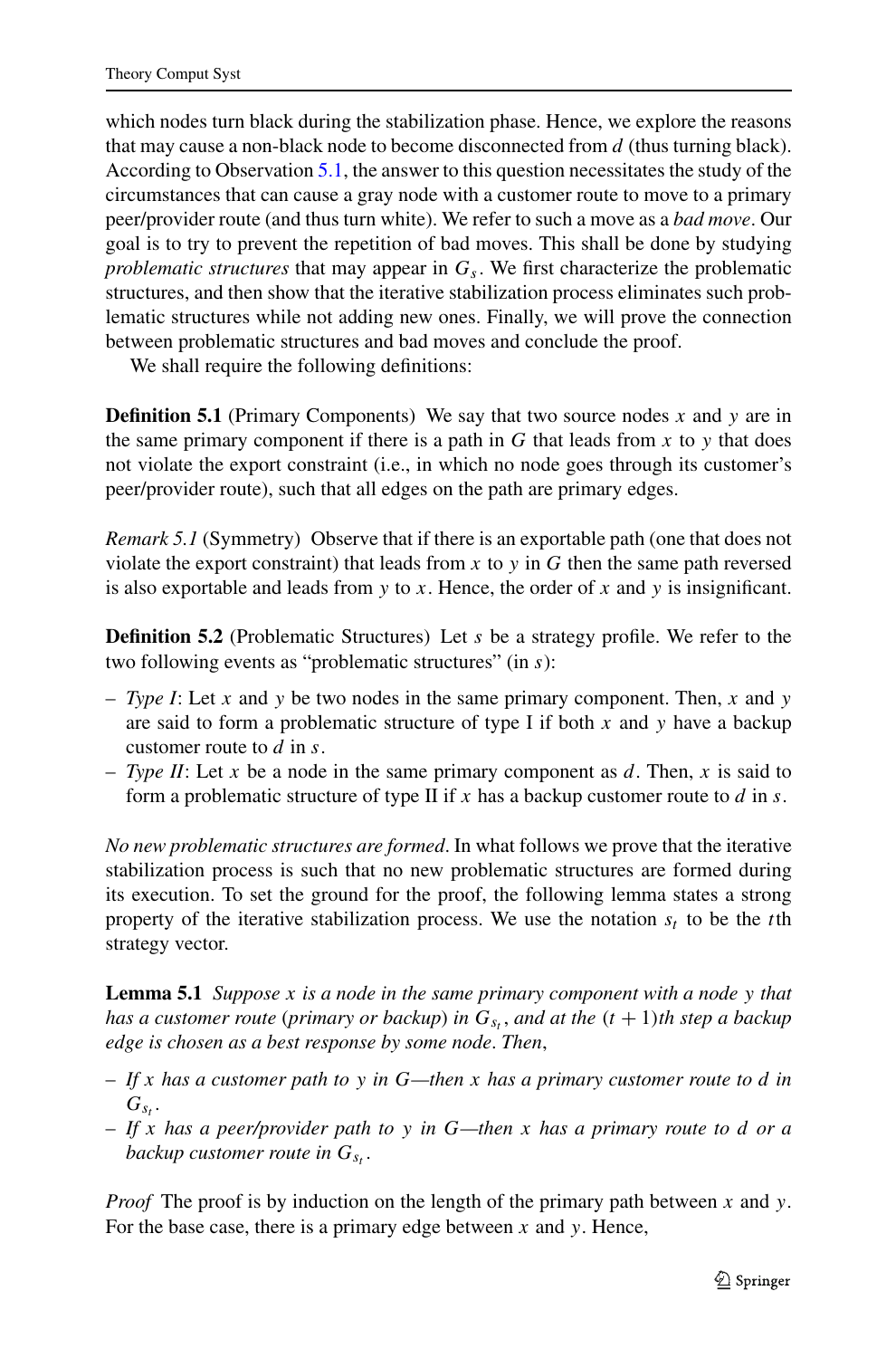- *If x has a customer path to y*—then *x* is a provider of *y* and since *y* has a customer route to  $d$ , this route cannot pass through  $x$ . Moreover,  $y$  exports its route to  $x$ , hence *x* can choose a primary customer route and must have one in  $G<sub>s</sub>$ .
- $-If$  *x* has a peer/provider path to y—then *x* is a peer or a customer of y; If in  $G_{s_t}$ *y*'s customer route to *d* doesn't pass through *x*, *y* exports its route to *x*, and *x* can choose a primary route and must have one in  $G_{s_t}$ . If in  $G_{s_t}$  *y*'s customer route to *d* passes through *x*, then since it is a customer route, *x* itself must have a customer route.

Now assume that the lemma holds for primary paths of length  $\ell$ . Let *x* and *y* be nodes as described in the lemma, and specifically, assume there is a primary path of length  $\ell + 1$  between them. Let *w* be the first node after *x* on that path. Notice that the lemma holds for *w*. Hence,

- $-$  *If x is a provider of*  $w$ — $w$  must have a customer path to *y*. By the induction hypothesis, *w* has a primary customer route to *d* in  $G_s$ . This route cannot pass through *x*. Moreover, *w* exports its route to *x*, hence *x* can choose a primary customer route and must have one in  $G_s$ .
- $-If$  *x* is a peer of w—w must have a customer path to y. By the induction hypothesis, *w* has a primary customer route to *d* in  $G<sub>s<sub>t</sub></sub>$ . If this route passes through *x*, then since it is a customer route, *x* itself must have a customer route in  $G_s$ . If this route doesn't pass through *x*, *w* exports its route to *x*, and *x* can choose a primary route and must have one in  $G<sub>s</sub>$ .
- *If x is a customer of w*—By the induction hypothesis, *w* has a primary route to *d* or a backup customer route in  $G_{s_t}$ . If this route passes through x, then since x is a customer of *w*, *x* itself must have a customer route in  $G_{s_t}$ . If this route doesn't pass through *x*, *w* exports its route to *x*, and *x* can choose a primary route and must have one in  $G_{s_t}$ .

And the lemma follows.

**Proposition 5.2** (Problematic Structures of Type I Are Not Formed) *Let x and y be two nodes in the same primary component*. *If at some point in the stabilization phase x and y do not form a problematic structure of type I*, *they will not form such a problematic structure later in the stabilization process*.

*Proof* Assume to the contrary that *x* and *y* form a problematic structure of type I which is created at the *t*th step, and assume without loss of generality that *x* is the node that chooses a backup edge as its best response at the *t*th step. By the definition of a problematic structure of type I, at the *t*th step node *y* had a (backup) customer route. By Lemma [5.1,](#page-16-0) *x* has a primary route or a backup customer route just before the *t*th step. We get a contradiction: if *x* had a primary route just before the *t*th step, it would not choose a backup route at the *t*th step as a best response; if *x* had a backup customer route just before the *t*th step we get a contradiction to the choice of *t* as the step that the problematic structure is formed.  $\Box$ 

**Proposition 5.3** (Problematic Structures of Type II Are Not Formed) *Let x be a node that is in the same primary component as d*. *If*, *at some point x does not form*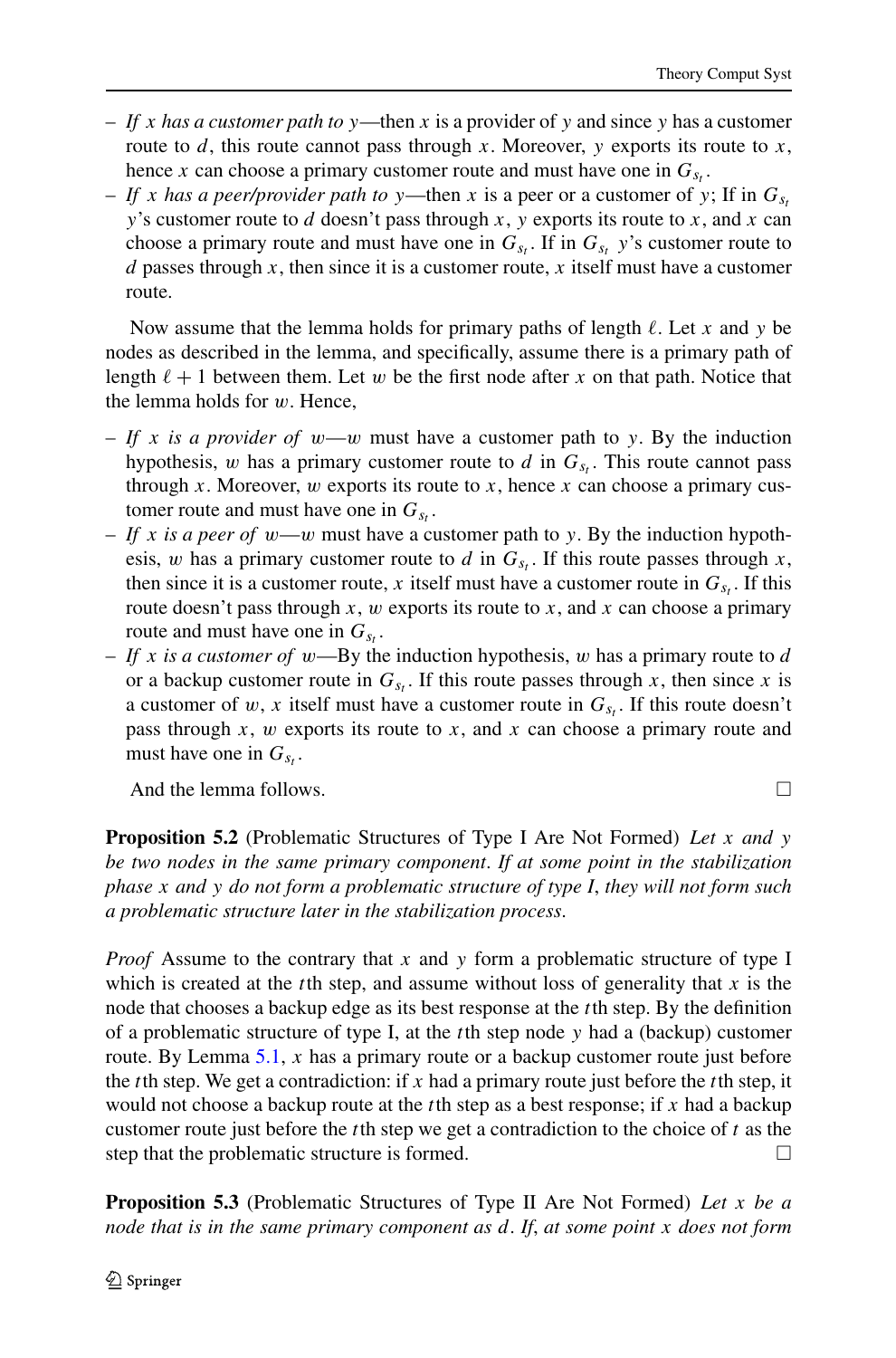*a problematic structure of type II*, *it will not form such a structure at a later stage in the iterative stabilization process*.

*Proof* Assume to the contrary that *x* forms a problematic structure of type II when it chooses a backup edge as its best response at the *t*th step. Then, at the *t*th step node *d* has a (trivial) customer route to itself and by Lemma [5.1](#page-16-0) *x* has a primary route or a backup customer route just before the *t*th step. We get a contradiction.  $\Box$ 

*Concluding the Proof* Recall, that we have defined "bad moves" as cases in which nodes switch from backup customer routes to primary peer/provider routes, thus possibly disconnecting nodes that are connected to *d* through them (by making their new routes non-exportable). In Proposition [5.4](#page-18-0) below, we prove that bad moves are linked to the existence of problematic structures. Specifically, any bad move in the stabilization phase can only occur if a problematic structure exists, and after every such bad move a problematic structure ceases to exist. So, by iteratively applying the stabilization phase, we remove problematic structures, and add no new such structures along the way. Eventually, no bad moves will take place. Once this happens, no non-black (connected) node will ever turn black (disconnected) again. From that point, the number of iterations is bounded and hence, the iterative stabilization process terminates. Consider the last iteration. At the end of that iteration there are no black nodes (that can be connected to *d*). Hence, in the last stabilization phase the constraint that nodes do not change from black to gray is redundant. The stabilization phase must therefore terminate at a PNE (using the same arguments as in the proof of Proposition [5.1](#page-15-3)).

<span id="page-18-0"></span>**Proposition 5.4** (Problematic Structures and Bad Moves) *Consider a bad move where a gray node x moves from a backup customer route to a primary peer/provider route*. *Then*, *x is part of a problematic structure which is eliminated by the bad move*.

*Proof* If *x* is in the same primary component as *d*, it forms a problematic structure of type II which stops existing once *x* turns white.

If  $x$  is not in the same primary component as  $d$ , its newly selected route to  $d$ must go through a backup edge (by definition of primary components). Let *e* be the closest backup edge to *x* on its new route to *d*. Observe that if  $e = (u, v)$  where *v* is  $u$ 's customer, then  $u$  must form (along with  $x$ ) a problematic structure of type I, that existed prior to the bad move. This structure is eliminated by the bad move as *x* no longer uses a backup edge. We shall now show that it must be the case that the backup edge *e* is indeed a customer edge (that is, from a provider to a customer), thus concluding the proof.

Let *y* be *x*'s peer/provider through which *x* decides to send traffic in the bad move. Let *z* be *y*'s next hop on *x*'s route through *y*. If *z* is *y*'s customer, since  $(x, y)$  is a primary edge, the backup edge has to be a customer edge (and so we are done). Consider the case that *z* is not *y*'s customer. It follows that *y* is *x*'s provider and that *y* prefers *x* over *z*. However, this means that *y* wants to move from *z* to *x* (or even a better response) at the same time that *x* wants to move from its backup customer route to *y*. Hence, by the definition of the stabilization phase we must give precedence to *y*, and so the bad move would not have even taken place via *z* in that case–a  $\Box$  contradiction.  $\Box$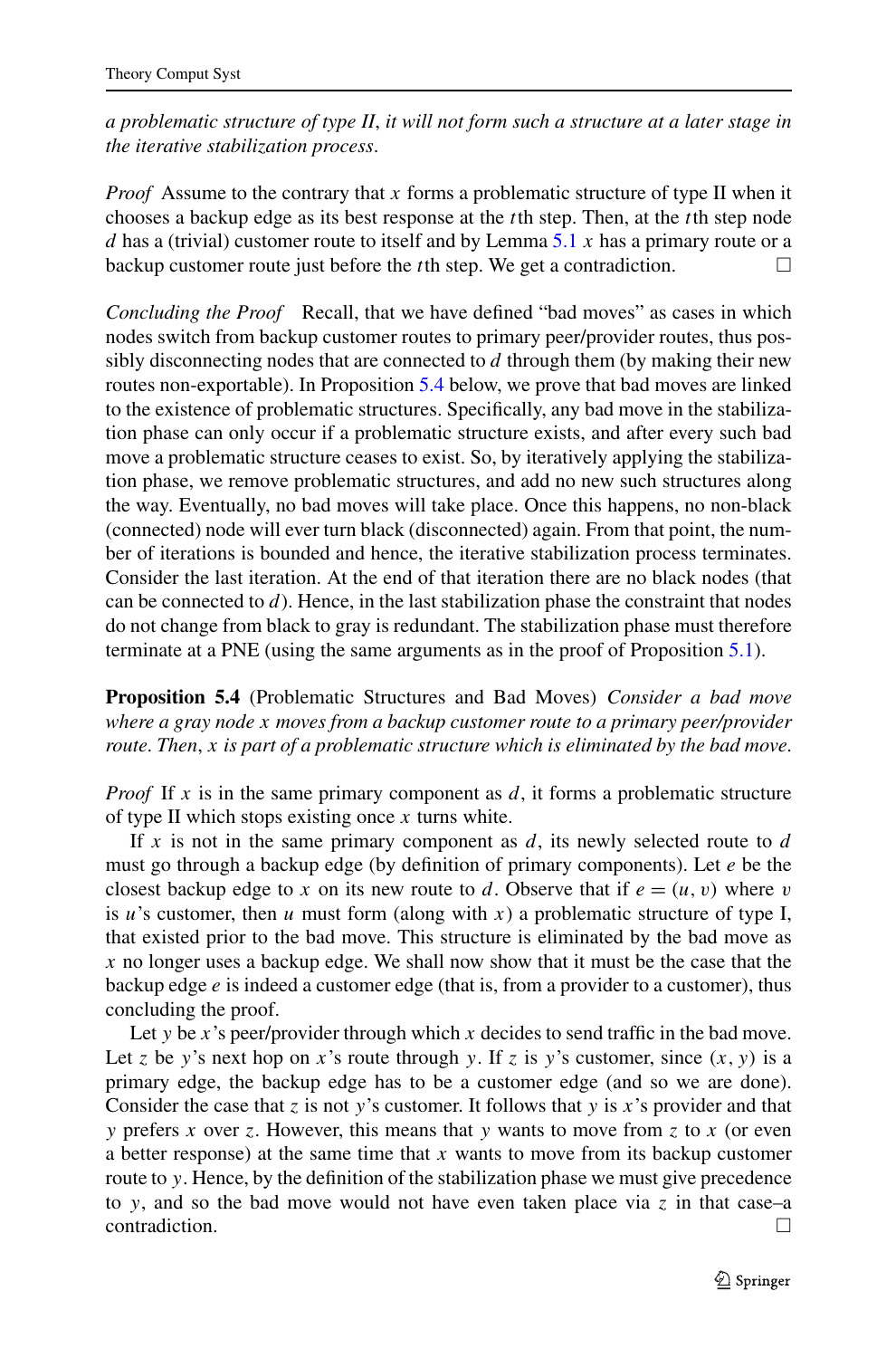<span id="page-19-0"></span>



*Computational Complexity of Finding a PNE* We now analyze the length of the improvement path that is constructed in the stabilization process. Notice that the number of possible problematic structures is polynomial, and so the number of possible bad moves is polynomial as well. Thus, every node can turn black only polynomially many times. This, in turn, implies that the number of stabilization phases is polynomial as well. To complete the analysis we note that each stabilization phase is equivalent to convergence in the Gao-Rexford framework [\[9](#page-20-2)], which entails at most a polynomial number of steps.  $\Box$ 

Lastly, we show that commercial backup-routing games are, in fact, not contained in the class of potential games.

**Theorem 5.3** *There exists a commercial backup-routing game which is not a potential game*.

*Proof* Consider the network in Fig. [3.](#page-19-0) There are 6 source nodes 1*,* 2*,* 3*,a,b,c* and a unique destination node *d*. The business relationships between nodes, and the classification of edges into primary edges and backup edges are described in the figure. Each of the source nodes 1*,* 2, and 3 has a next-hop ranking, and its preferences over next-hops are as in the figure (e.g., node 1 prefers all routes through its peer *a* over the direct route to its customer  $d$ , over all routes through its provider  $c$ ). Each of the source nodes *a,b*, and *c* prefers routes through its peer (to which it is connected via a primary edge) over routes through its customer (to which it is connected via a backup edge). Observe that these rankings are indeed backup/primary commercial rankings (each node prefers primary routes over backup routes and, within each category of routes, prefers customer routes to peer/provider routes). Each source node has a commercial export-all policy, that is, it exports all routes to its customers and all customer routes to its peers/providers.

Observe that this routing game possesses (multiple) PNE, e.g., the routing state in which nodes 1 and 2 forward traffic directly to *d*, *a* and *c* forward traffic to 1, *b* to 2 and 3 forwards traffic to *c*. We now show that the game is not a potential game by presenting a better-response improvement cycle. Consider the case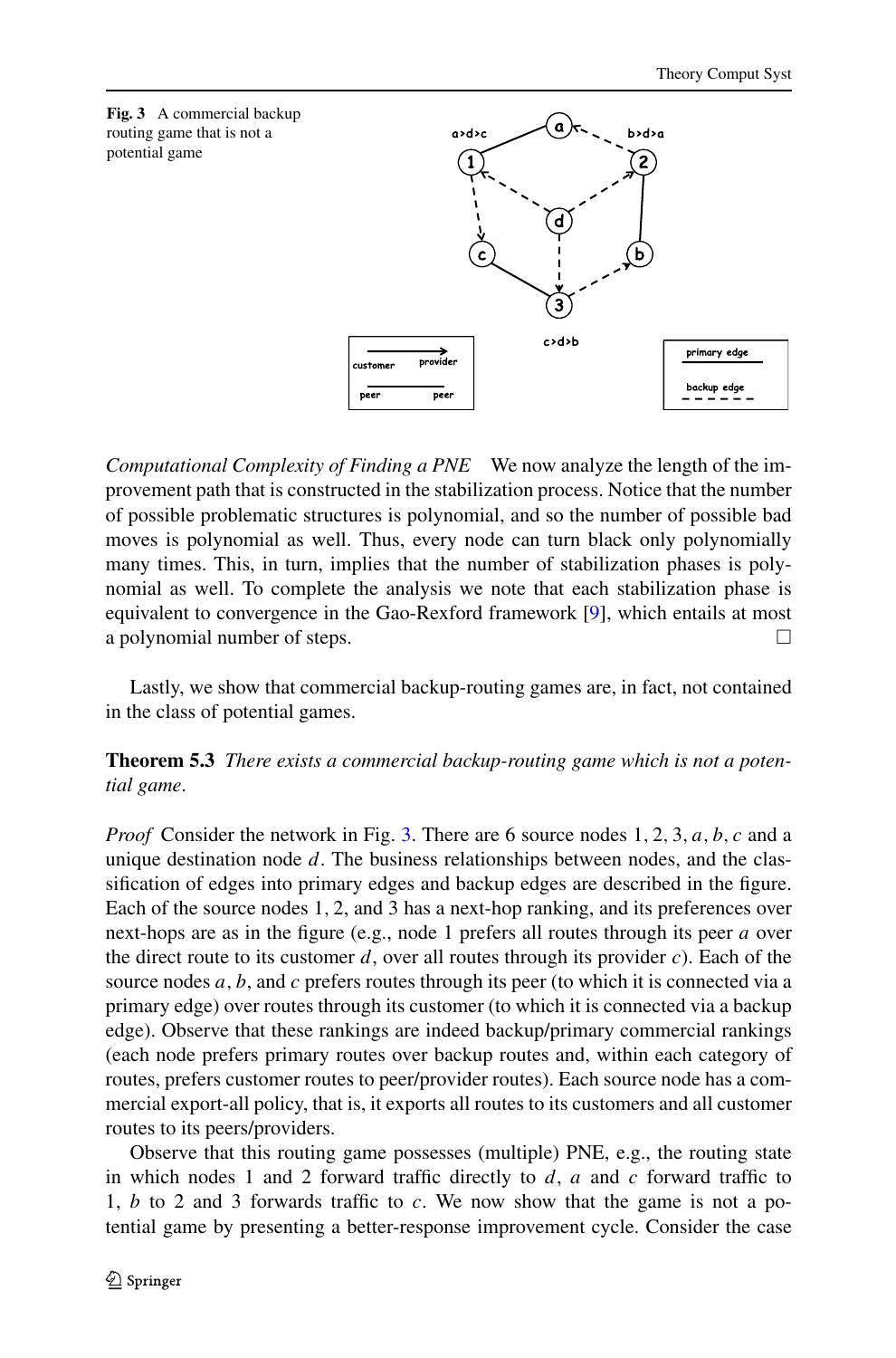<span id="page-20-8"></span>that each of the source nodes  $a, b$ , and  $c$ 's strategy is fixed to be the outgoing link to its customer (e.g., *c* sends traffic to 1). Now, consider the following sequence of transitions between 3-tuples of source nodes 1*,* 2, and 3's strategies  $(listed \in (1a), (2d), (2d), (3c)) \rightarrow ((1a), (2d), (3c)) \rightarrow ((1a), (2d), (3d)) \rightarrow$  $((1a), (2b), (3d)) \rightarrow ((1d), (2b), (3d)) \rightarrow ((1d), (2b), (3c)) \rightarrow ((1d), (2d), (3c)).$ Observe that every 3-tuple of strategies is reachable from the 3-tuple that comes before it via the best-response of a single node in {1*,* 2*,* 3}, and that the first 3-tuple and last 3-tuple in this sequence are identical. Hence, there exists a best-response improvement cycle and so this game is not a potential game.  $\Box$ 

#### **6 Conclusion and Open Questions**

We have explored the class of weakly-acyclic games and presented two interesting families of routing games which fall within this category of games: (1) routing games with misbehaving players; and (2) backup routing games. Weak acyclicity of a game captures the possibility of reaching pure Nash equilibria via simple, local, globally-asynchronous interactions between strategic agents, independently of the starting state, and thus weak acyclicity embodies a realistic notion of global system stability in many distributed systems. Yet, while the class of potential games—a subclass of weakly-acyclic games—has been extensively studied, weakly-acyclic games remain largely unexplored. An important direction for future research is identifying broad, applicable and computationally-tractable conditions for weak acyclicity. We believe that weak-acyclicity arguments can prove to be useful in analyzing system convergence in other distributed economic and computational environments of interest (beyond BGP routing).

#### <span id="page-20-7"></span><span id="page-20-5"></span><span id="page-20-4"></span><span id="page-20-1"></span><span id="page-20-0"></span>**References**

- 1. Apt, K.R., Simon, S.: A classification of weakly acyclic games. In: Serna, M. (ed.) SAGT. Lecture Notes in Computer Science, vol. 7615, pp. 1–12. Springer, Berlin (2012)
- <span id="page-20-9"></span>2. Babaioff, M., Kleinberg, R., Papadimitriou, C.H.: Congestion games with malicious players. In: MacKie-Mason, J.K., Parkes, D.C., Resnick, P. (eds.) ACM Conference on Electronic Commerce, pp. 103–112. ACM, New York (2007)
- <span id="page-20-6"></span>3. Eliaz, K.: Fault tolerant implementation. Rev. Econ. Stud. **69**, 589–610 (2002)
- <span id="page-20-3"></span>4. Fabrikant, A., Jaggard, A.D., Schapira, M.: On the structure of weakly acyclic games. In: Kontogiannis, S.C., Koutsoupias, E., Spirakis, P.G. (eds.) SAGT. Lecture Notes in Computer Science, vol. 6386, pp. 126–137. Springer, Berlin (2010)
- <span id="page-20-2"></span>5. Fabrikant, A., Papadimitriou, C.H.: The complexity of game dynamics: BGP oscillations, sink equilibria, and beyond. In: Teng, S.-H. (ed.) SODA, pp. 844–853. SIAM, Philadelphia (2008)
- 6. Feigenbaum, J., Ramachandran, V., Schapira, M.: Incentive-compatible interdomain routing. In: Feigenbaum, J., Chuang, J.C.-I., Pennock, D.M. (eds.) ACM Conference on Electronic Commerce, pp. 130–139. ACM, New York (2006)
- 7. Friedman, J.W., Mezzetti, C.: Learning in games by random sampling. J. Econ. Theory **98**, 55–84 (2001)
- 8. Gao, L., Griffin, T., Rexford, J.: Inherently safe backup routing with BGP. In: INFOCOM, vol. 1, pp. 547–556. IEEE, New York (2001)
- 9. Gao, L., Rexford, J.: Stable internet routing without global coordination. IEEE/ACM Trans. Netw. **9**(6), 681–692 (2001)